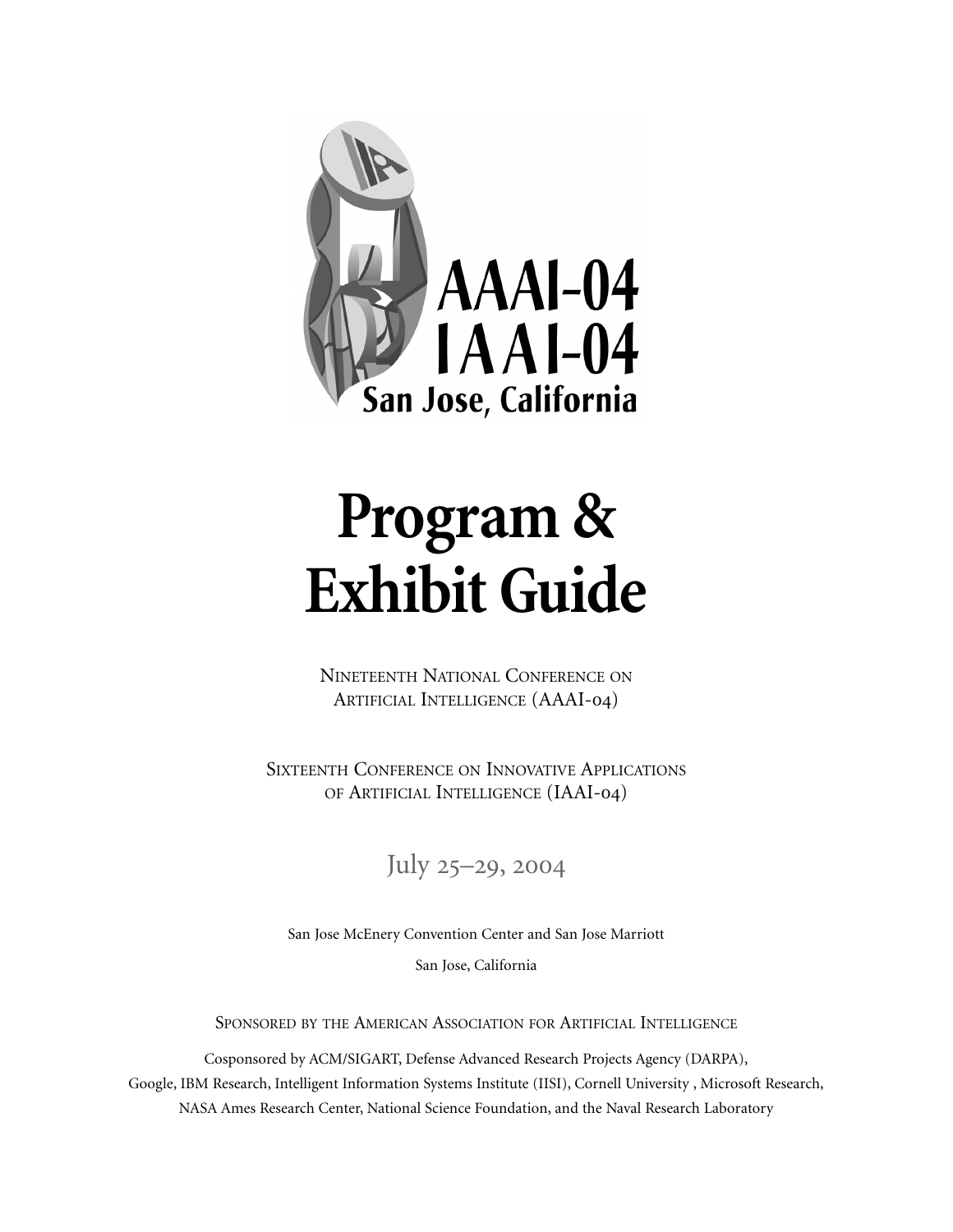# **Contents**

Acknowledgments / Awards / Conference at a Glance / Doctoral Consortium / Exhibition / 20 General Information / IAAI-04 Program  $/ 11-19$ Intelligent Systems Demonstrations / 22–25 Invited Talks  $/10-12$ Maps  $/$  7, 13 National Botball Tournament / **NCER / 28** Registration / Robot Competition and Exhibition / 26-27 Special Events and Awards  $/3-4$ Special Meetings / Sponsoring Organizations / Technical Program / 14-19 Tutorial Forum / 6-7 Workshop Program / 8-9

# **Acknowledgments**

The American Association for Artificial Intelligence wishes to acknowledge and thank the following individuals for their generous contributions of time and energy to the successful creation and planning of the Nineteenth National Conference on Artificial Intelligence and the Sixteenth Conference on Innovative Applications of Artificial Intelligence.

- AAAI Conference Committee Chair: James A. Hendler, *University of Maryland*
- AAAI-04 Program Cochairs: George Ferguson, *Rochester University* and Deborah L. McGuinness, *Stanford University*
- IAAI-04 Conference Chair: Randall Hill, *Institute for Creative Technologies, University of Southern California*
- IAAI-04 Conference Cochair: Neil Jacobstein, *Teknowledge Corporation*
- Intelligent Systems Demonstrations Chair: Christopher Welty, *IBM Research*
- Mobile Robot Competition and Exhibition General Cochairs: Bill Smart, *Washington University in St. Louis,* and Sheila Tejada, *University of New Orleans*
- AAAI/SIGART 2004 Doctoral Consortium Chair: Robert St. Amant, *North Carolina State University*
- Student Abstract and Poster Cochairs: Avi Pfeffer, *Harvard University* and Mark Craven, *University of Wisconsin, Madison*
- Tutorial Forum Chair: Matthew Stone, *Rutgers University*
- Workshop Program Chair and Cochair: Milos Hauskrecht, *University of Pittsburgh* and Dieter Fox, *University of Washington*

A complete listing of the AAAI-04 and IAAI-04 Program Committee members appears in the conference proceedings.

# **Sponsoring Organizations**

AAAI gratefully acknowledges the generous contributions of the following organizations to AAAI-04:

- American Association for Artificial Intelligence
- ACM/SIGART
- Defense Advanced Research Projects Agency (DARPA)
- Google
- IBM Research
- Intelligent Information Systems Institute (IISI), Cornell University
- Microsoft Research
- NASA Ames Research Center
- National Science Foundation
- Naval Research Laboratory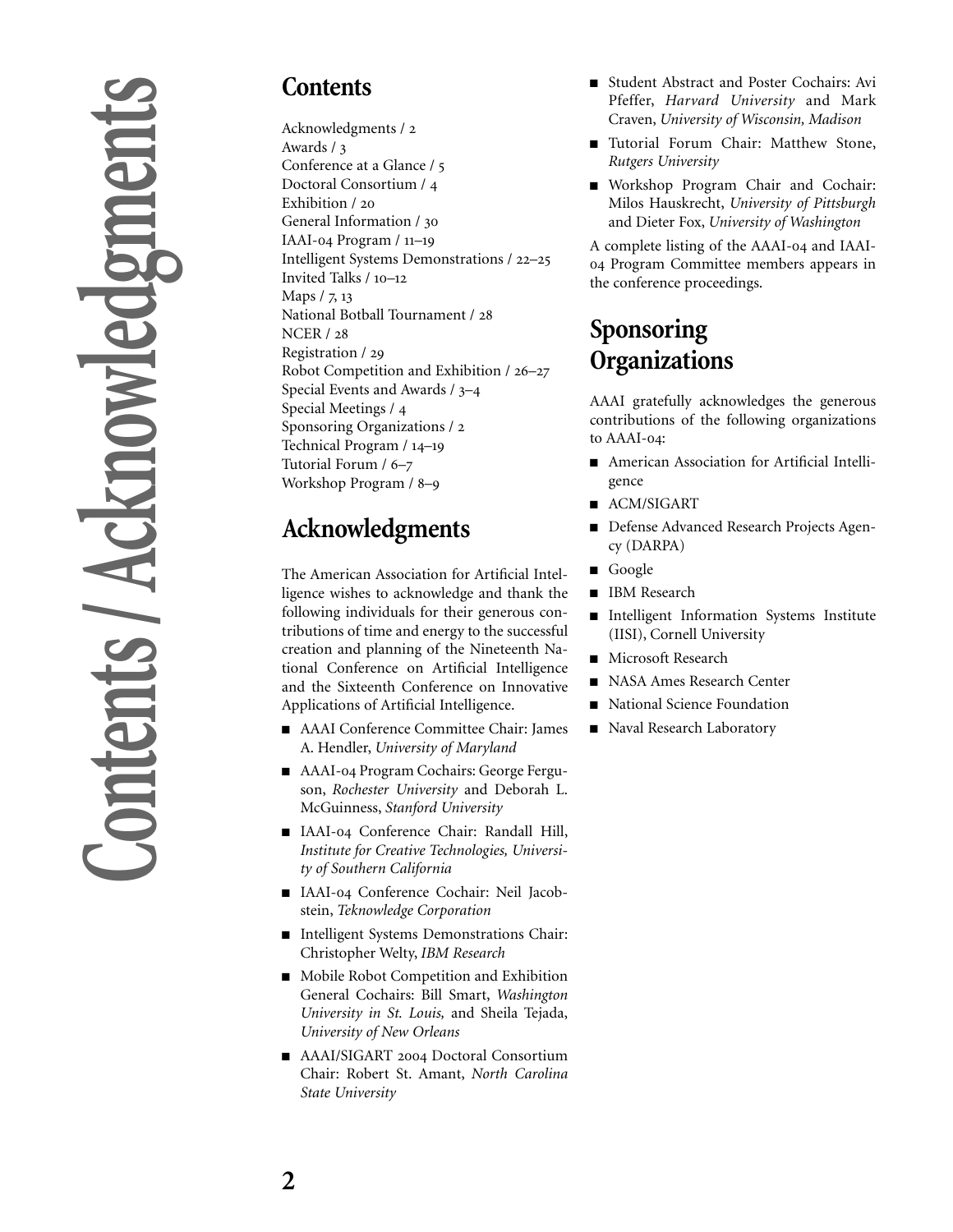

# **Keynote Address**

Daniel J. Clancy, Chief, Computational Sciences Division, NASA Ames Research Center, will give the AAAI-04 Keynote Address, "Intelligent Systems and the Nations Vision for Space Exploration," on Tuesday, July 27, 9:00 AM in the San Jose Ballroom of the Marriott.

# **AAAI Awards**

AAAI Awards will be presented Tuesday, July 27, San Jose Ballroom, Marriott, at 8:30 AM.

### **Classic Paper Award**

The 2004 AAAI Classic Paper Award will be presented to Hector Levesque for "A Logic of Implicit and Explicit Belief." Honorable Mention is given to Ronald Brachman and Hector Levesque for "The Tractability of Subsumption in Frame-based Description Languages" and Michael Georgeoff for "A Theory of Action for Multi-Agent Planning." All papers were presented at AAAI-84.

### **Distinguished Service Award**

The 2004 AAAI Distinguished Service Award will be presented to Bruce Buchanan for his extraordinary service to AAAI and his outstanding contributions to the AI community.

# **Outstanding Paper Awards**

This year, AAAI's National Conference on Artificial Intelligence honors three papers that exemplify high standards in technical contribution and exposition. Presented by AAAI- Cochairs Deborah L. McGuinness and George Ferguson.

### **Outstanding Paper Award**

■ **Learning and Inferring Transportation Routines.** Lin Liao, Dieter Fox, and Henry Kautz, *University of Washington*

### **Honorable Mention**

- **Interactive Information Extraction with Constrained Conditional Random Fields.** Trausti Kristjansson, *Microsoft Research,* Aron Culotta, *University of Massachusetts Amherst,* Paul Viola, *Microsoft Research,* and Andrew McCallum, *University of Massachusetts Amherst*
- **Loop Formulas for Circumscription.** Joohyung Lee, *University of Texas, Austin* and Lin Fangzhen, *Hong Kong University of Science and Technology*

# **IAAI Deployed Applications Awards**

IAAI-04 Chair Randall Hill and Cochair Neil Jacobstein will announce the four winners (see schedule for paper titles). Certificates will be presented during paper sessions.

# **Robert S. Englemore Memorial Award and Lecture**

### *Sponsored by IAAI-04 and* AI Magazine

The Robert S. Engelmore Memorial Award and Lecture was established in 2003 to honor Dr. Engelmore's extraordinary service to AAAI, AI Magazine, and the AI applications community, and his contributions to applied AI. The award will be presented to Edward Feigenbaum, Kumagai Professor of Computer Science Emeritus at Stanford University by Neil Jacobstein, IAAI-04 Program Cochair, and David Leake, Editor-in-Chief, *AI Magazine.* The lecture will be held Wednesday, July 28, San Jose Ballroom, Marriott at 9:00 AM.

# **AAAI Fellows Recognition Dinner**

Each year, the American Association for Artificial Intelligence recognizes a small number of members who have made significant sustained contributions to the field of artificial intelligence, and who have attained unusual distinction in the profession. AAAI is pleased to announce the six newly elected Fellows for 2004: Subbarao Kambhampati, A*rizona State University;* Craig A. Knoblock, *University of Southern California;* Daphne Koller, *Stanford University;* Gérard G. Medioni, *University of Southern California;* Stuart M. Shieber, *Harvard University;* and Moshe Y. Vardi, *Rice University.*

The 2004 Fellows Recognition Dinner will be held Tuesday, July 27, from  $7:30 - 10:00$  PM in the Pagoda Restaurant of the Fairmont Hotel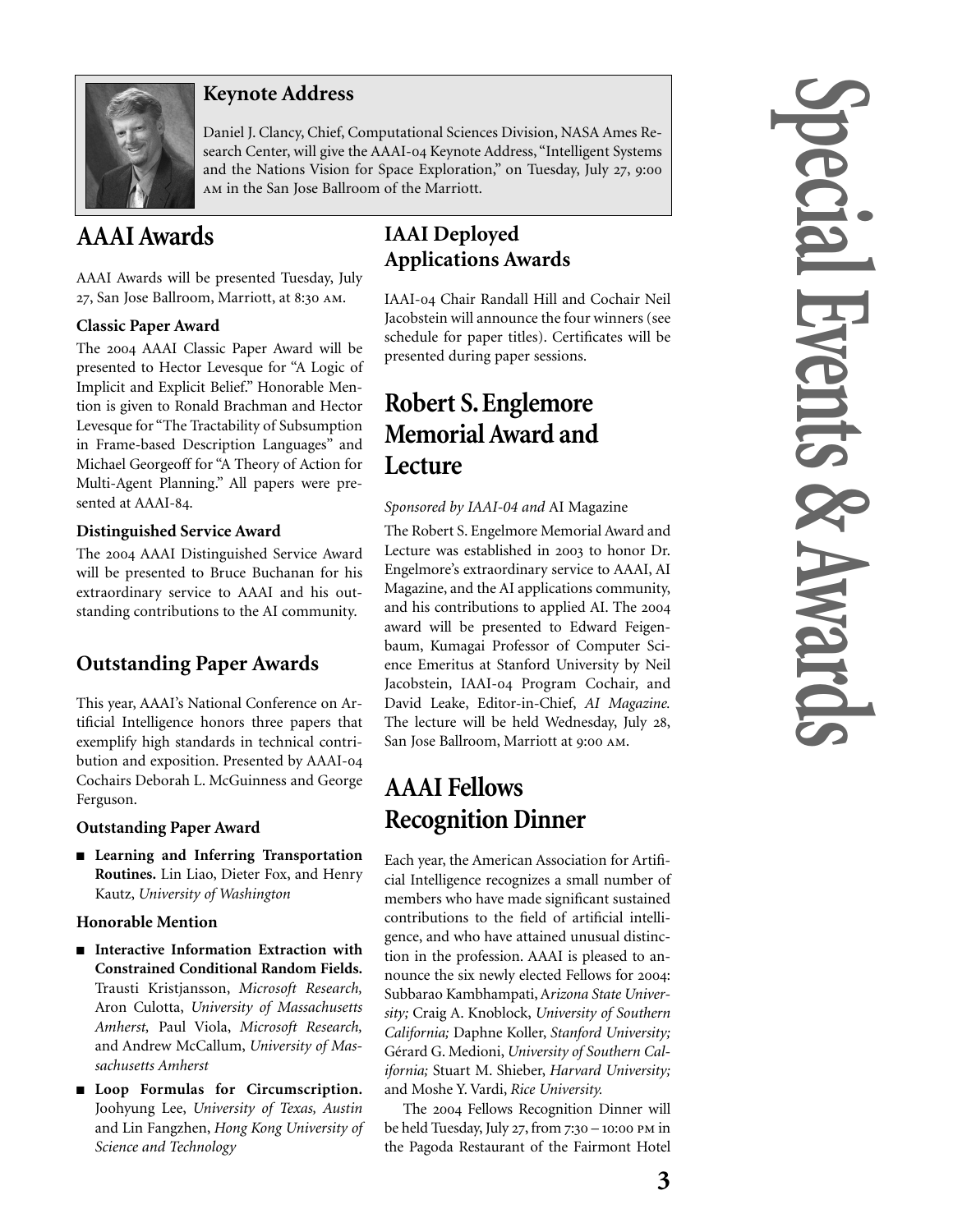San Jose. A reception will begin at 7:30 PM, followed by dinner at 8:00 PM (by invitation only).

# **Opening Reception**

The AAAI-04 Opening Reception will be held Monday, July  $26$ ,  $6:30 - 8:00$  PM in the San Jose Ballroom of the Marriott. This event will provide the traditional opportunity for attendees to socialize in a unique setting prior to the beginning of the first day of technical sessions. A variety of hors d'oeuvres and a no-host bar will be available. Admittance to the reception is free to  $AAAI-<sub>04</sub>$  registrants. A \$25.00 per person fee (\$10.00 for children) will be charged for spouses and other nontechnical conference registrants.

# **Student Abstract Poster Program**

Students whose abstracts were chosen for inclusion in the conference proceedings will display their work at the Student Abstract Poster Session in the Exhibit Concourse on Tuesday, July  $27$  from  $3:00 - 5:30$  PM. In addition, participants in the AAAI/SIGART Doctoral Consortium will display their poster presentations during this session. All students will be available for questions. Refreshments during the afternoon coffee break accompanying this session are sponsored by IBM Research.

# **Doctoral Consortium (DC-04)**

The Ninth AAAI/SIGART Doctoral Consortium program will be held on Sunday and Monday, July 25-26 from 8:30 AM  $-$  5:30 PM in the Almaden Room of the San Jose Marriott. The Doctoral Consortium provides an opportunity for a group of Ph.D. students to discuss and explore their research interests and career objectives in an interdisciplinary workshop together with a panel of established researchers. The twelve students accepted to participate in this program will also participate in the Student Poster program on Tuesday, July 27, from  $3:00 - 5:30$  PM in the Exhibit Concourse. All interested AAAI-04 student registrants are invited to observe the presentations and participate in discussions at the workshop. AAAI and ACM/SIGART gratefully acknowledge a grant from the National Science Foundation and Microsoft that provides partial funding for this event.

# **AAAI Business Meeting**

The AAAI Annual Business Meeting will be held Thursday, July 29.  $12:45 - 1:15$  PM, Meeting Room A2, San Jose McEnery Convention Center.

# **AAAI Conference Committee Meeting**

The Conference Committee Meeting will be held Thursday, July 29, 7:45 - 9:00 AM, Guadalupe Room, San Jose Marriott.

# **AAAI Publications Committee Meeting**

The Publications Committee Meeting will be held Tuesday, July 27, 12:45 - 2:00 PM, Guadalupe Room, San Jose Marriott.

# *AI Journal* **Editorial Board Meeting**

The *AI Journal* Editorial Board lunch will be held Wednesday, July  $28$ ,  $12:45 - 2:00 \text{ PM}$ , Guadalupe Room, San Jose Marriott.

# *AI Magazine* **Editorial Board Meeting**

The *AI Magazine* Editorial Board Meeting will be held Monday, July 26, 12:00 - 2:00 PM, Salon II, San Jose Marriott.

# **Executive Council Meeting**

The AAAI Executive Council Meeting will be held Monday, July 26, 9:00  $AM - 3$ :00 PM, Salon I, San Jose Marriott. Continental breakfast will be available at 8:30 AM.

# **Program Committee Luncheon**

The AAAI-04 / IAAI-04 Program Committee Luncheon will be held Tuesday, July 27, 12:45 -2:00 PM, in the Willow Glen Room, San Jose Marriott, to honor the contributions of all the members of the AAAI-04 and IAAI-04 Program Committees (by invitation only).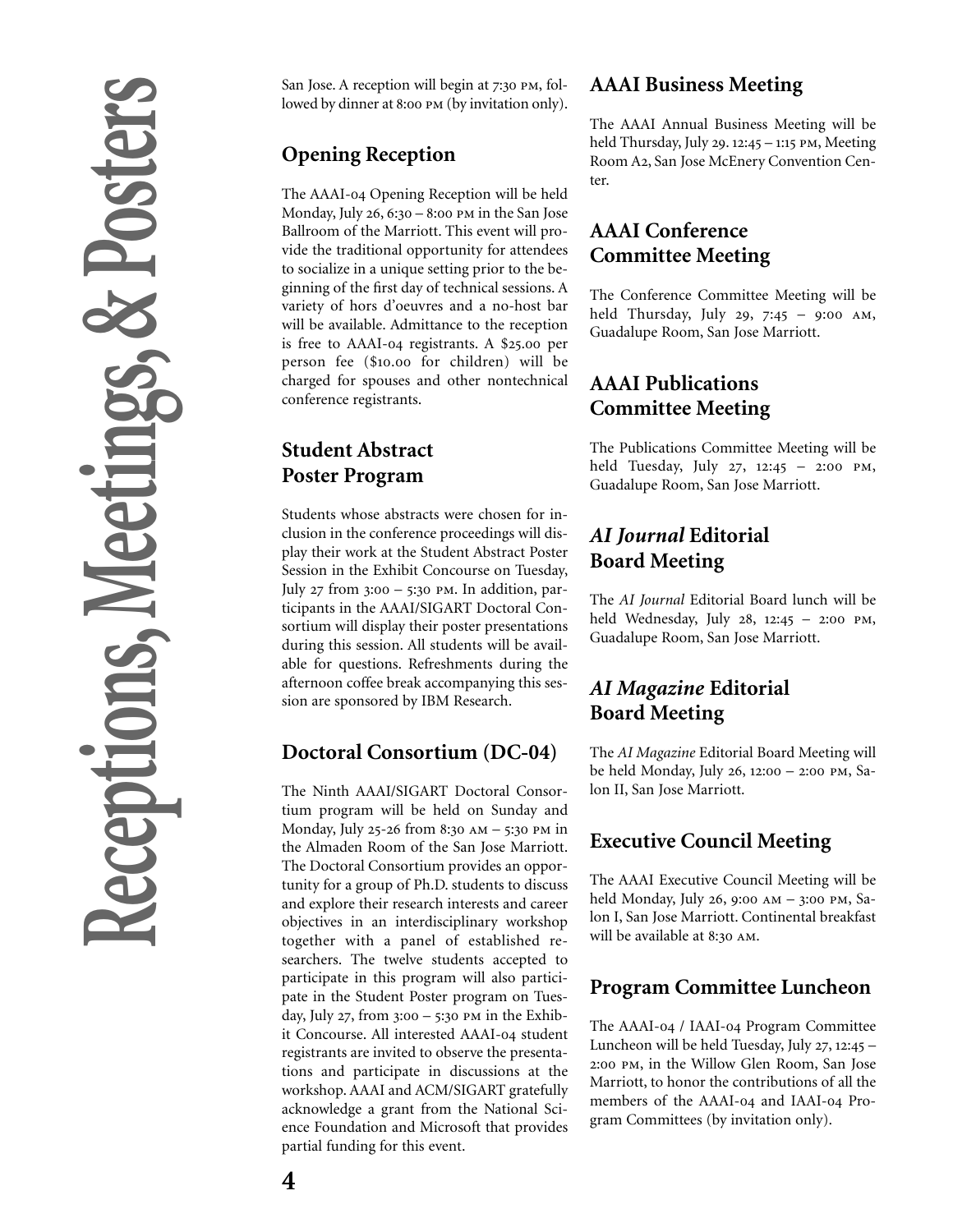| <b>MORNING</b>                                                                                                                                                                    | <b>AFTERNOON</b>                                                                                                              | <b>EVENING</b>                                          |
|-----------------------------------------------------------------------------------------------------------------------------------------------------------------------------------|-------------------------------------------------------------------------------------------------------------------------------|---------------------------------------------------------|
| <b>SUNDAY, JULY 25</b><br>Registration<br><b>Tutorial Forum</b><br>Workshops<br><b>AAAI/SIGART DC</b>                                                                             | Registration<br><b>Tutorial Forum</b><br>Workshops<br><b>AAAI/SIGART DC</b>                                                   |                                                         |
| <b>MONDAY, JULY 26</b><br>Registration<br><b>Tutorial Forum</b><br>Workshops<br><b>AAAI/SIGART DC</b><br><b>NCER</b>                                                              | Registration<br><b>Tutorial Forum</b><br>Workshops<br><b>AAAI/SIGART DC</b><br><b>NCER</b>                                    | <b>Opening Reception</b><br><b>NCER Reception</b>       |
| <b>TUESDAY, JULY 27</b><br>Registration<br><b>Keynote Address</b><br>AAAI-04 / IAAI-04<br><b>Invited Presentations</b><br><b>Exhibition / IS Demos</b><br>Robots / Botball / NCER | Registration<br><b>Student Poster Session</b><br>AAAI-04 / IAAI-04<br><b>Exhibition / IS Demos</b><br>Robots / Botball / NCER | <b>AAAI</b> Fellows Dinner<br><b>Collegiate Botball</b> |
| <b>WEDNESDAY, JULY 28</b><br>Registration<br>AAAI-04 / IAAI-04<br><b>Invited Presentations</b><br><b>Exhibition / IS Demos</b><br>Robots / Botball / NCER                         | Registration<br>AAAI-04 / IAAI-04<br><b>Exhibition / IS Demos</b><br>Robots / Botball / NCER                                  | <b>Robot Workshop</b><br><b>Collegiate Botball</b>      |
| THURSDAY, JULY 29<br>Registration<br>AAAI-04 / IAAI-04                                                                                                                            | AAAI-04 / IAAI-04<br><b>AAAI</b> Business Meeting                                                                             |                                                         |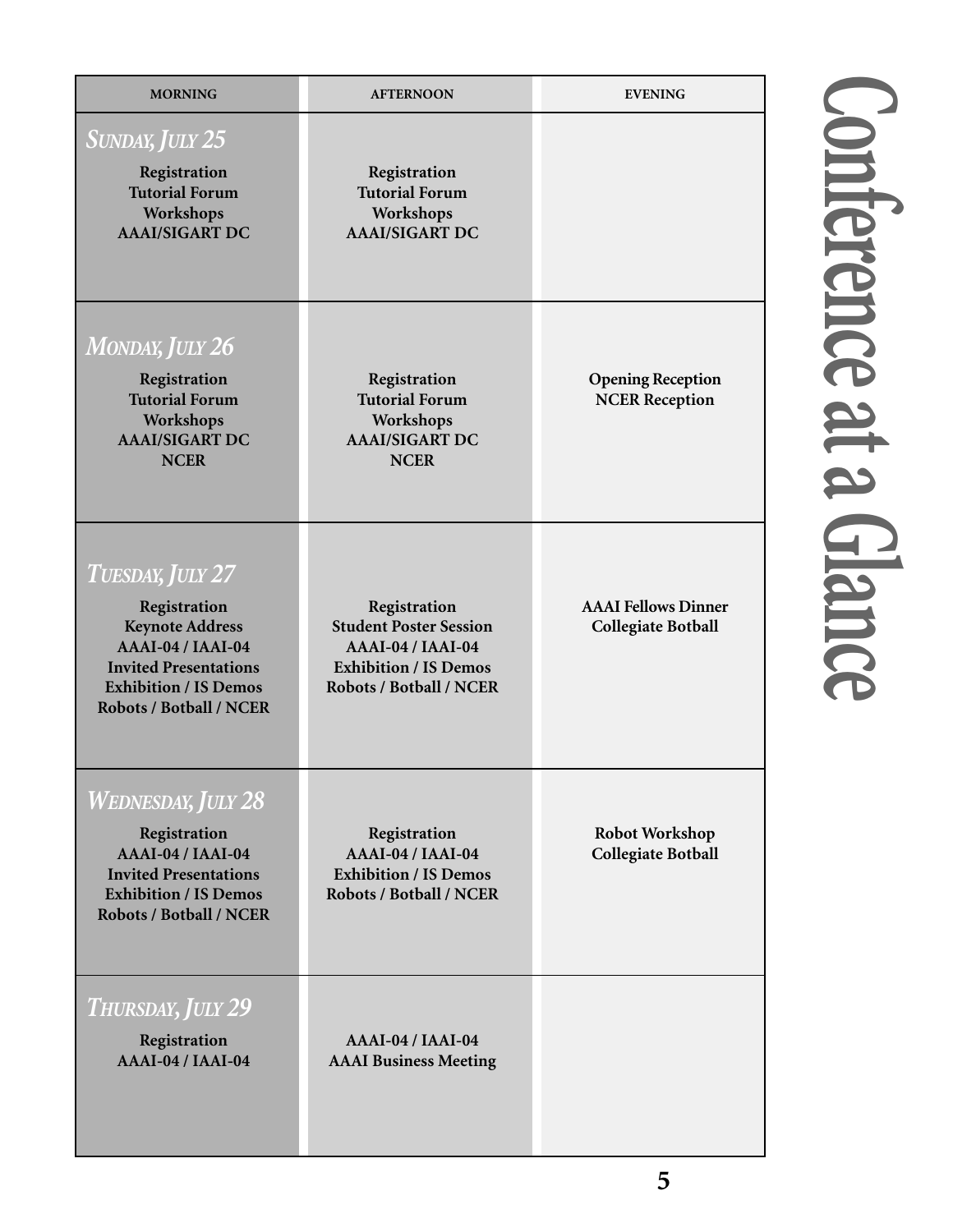# **Tutorial Forum**

AAAI-04 technical registration includes admission to up to four tutorials and one copy of the comprehensive AAAI-04 Tutorial Forum Notes. A maximum of four consecutive tutorials may be taken due to parallel schedules. Tutorial attendees may redeem their tutorial syllabi tickets at the proceedings distribution room.

# **Session I: Sunday, July 25**

 $9:00$  AM  $-1:00$  PM

**SA1: Collaborative Multiagent Systems** *Barbara Grosz, Charlie Ortiz, and Milind Tambe* A1/8, San Jose McEnery Convention Center

### **SA2: Automated Invention by Means of Genetic Programming**

*John R. Koza and Lee Spector* A2, San Jose McEnery Convention Center

**SA3: Building Intelligent Agents Using Soar (FULL DAY)**

*John E. Laird* B4, San Jose McEnery Convention Center

# **Session II: Sunday, July 25**

 $2:00 - 6:00$  PM

**SP1: Preferences** *Jon Doyle and Ulrich Junker* A2, San Jose McEnery Convention Center

# **SP2: Exact and Approximate Inference in Probabilistic Graphical Models** *Kevin Murphy*

A1/8, San Jose McEnery Convention Center

# **Session III: Monday, July 26**

 $9:00$  AM  $- 1:00$  PM

**MA1 Market Clearing Algorithms** *Tuomas Sandholm* A, San Jose McEnery Convention Center

**MA2: Stochastic Local Search: Foundations and Applications** *Holger H. Hoos and Thomas Stützle* A2, San Jose McEnery Convention Center

### **MA3: High Level Vision**

*David A. Forsyth* A7, San Jose McEnery Convention Center

# **MA4: AI Techniques for Personalized Recommendation (FULL DAY)** *John Riedl, Anthony Jameson, and Joseph Konstan*

A8, San Jose McEnery Convention Center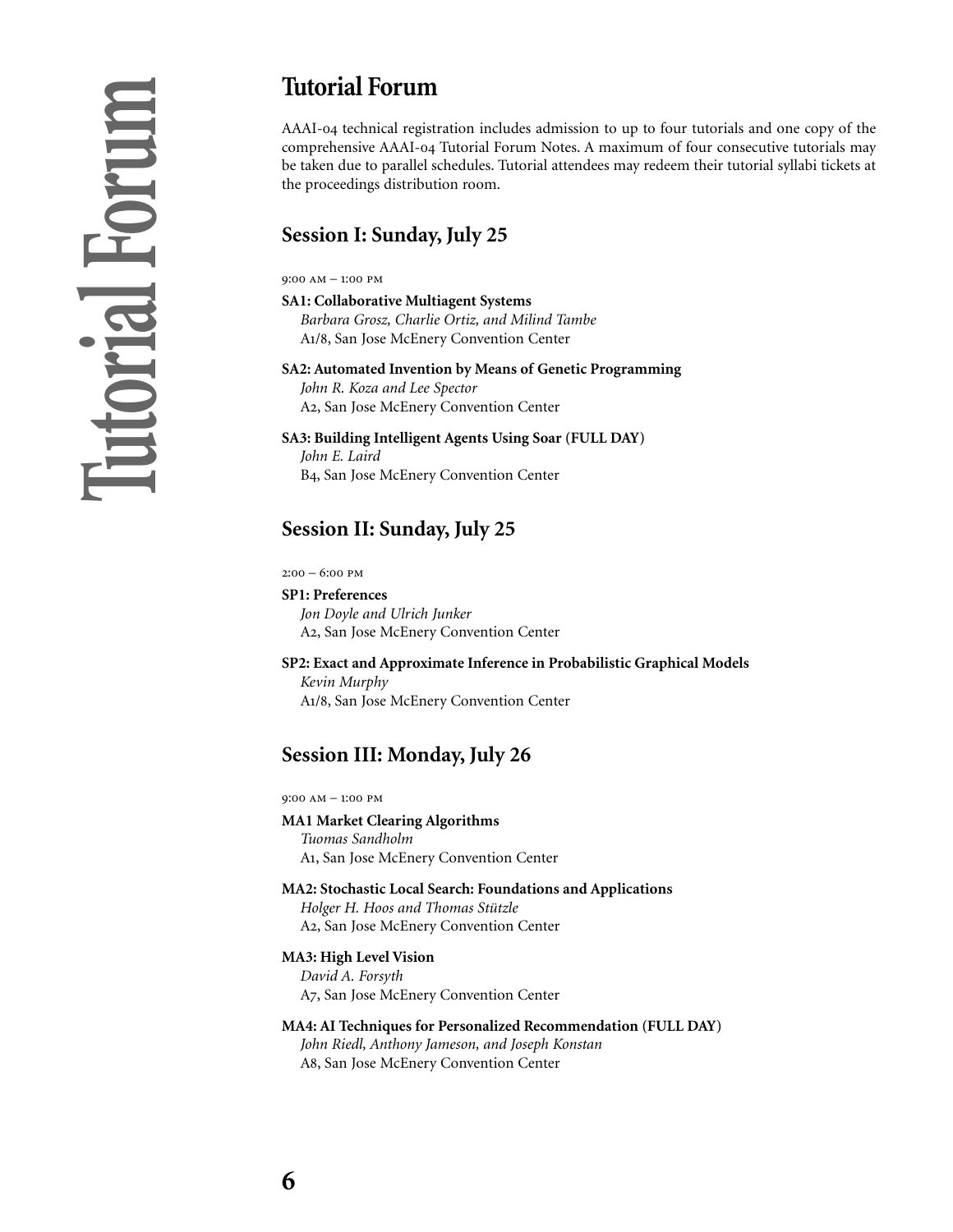# **Session IV: Monday, July 26**

### $2:00 - 6:00$  PM

### **MP1: Markets in Uncertainty: Risk, Gambling, and Information Aggregation** *Da vid M. Pennock and Michael P. Wellman* A , San Jose McEnery Convention Center

### **MP2: Quantitative Temporal Reasoning in Planning Problems** *Luke Hunsberger*

# A , San Jose McEnery Convention Center

### **MP3: Automating the Design of Visualizations**

*Maneesh Agrawala, Julie Heiser, and Barbara Tversky* A7, San Jose McEnery Convention Center



# **Tutorial Forum & Marriott Map** utorial Forum & Marriott

San Jose Marriott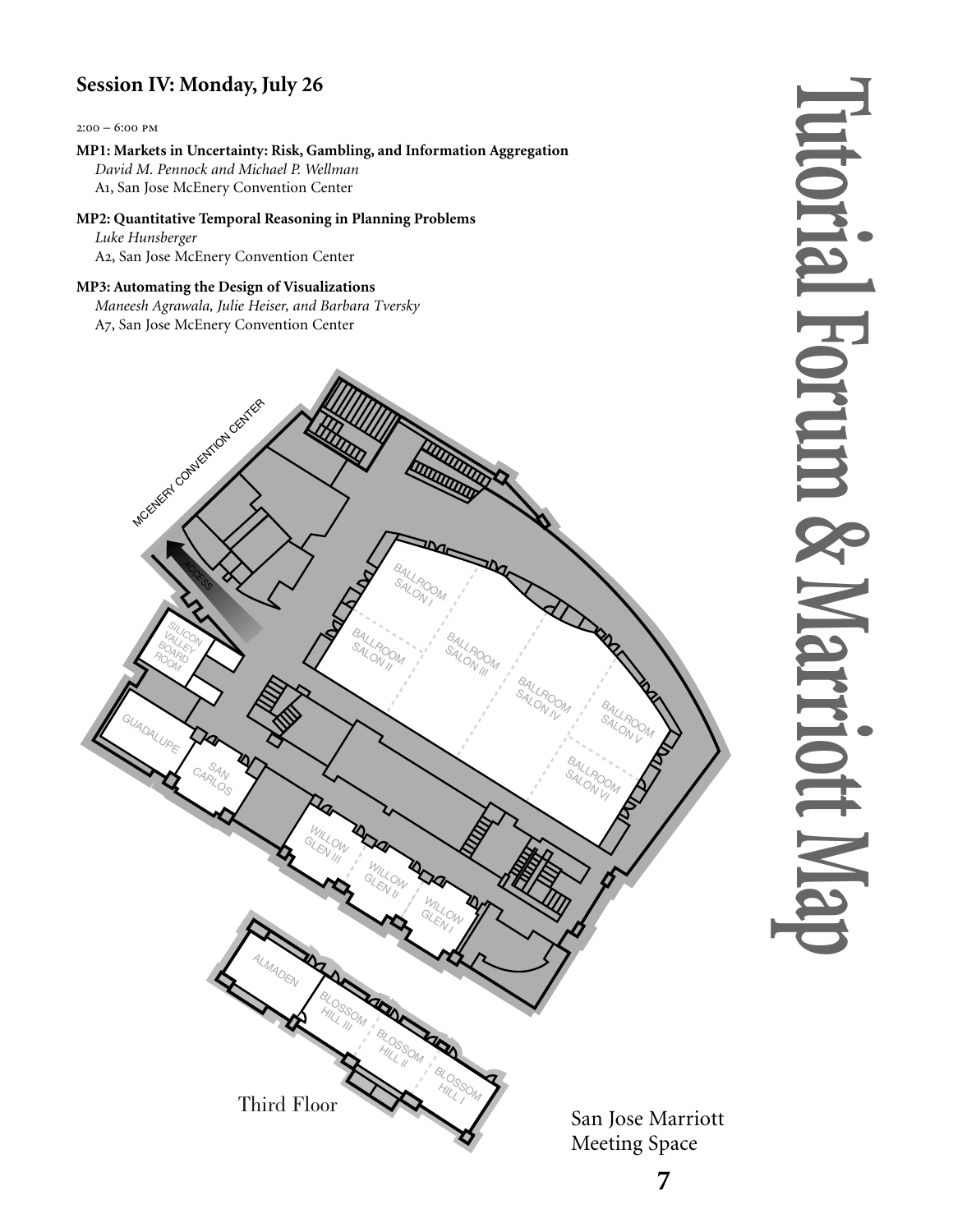# **Workshop Program**

Attendance at the workshops is limited, and participation is by invitation only. All workshop participants must register for the AAAI-04 technical program.

# **Sunday, July 25**

### **W2: Agent Organizations: Theory and Practice**

*Organizers:* Virginia Dignum, Daniel Corkill, Catholijn Jonker, and Frank Dignum Guadalupe, San Jose Marriott  $8:30$  AM  $-$  5:30 PM

### **W4: Challenges in Game AI (Two-Day)**

*Organizers:* Dan Fu and Jeff Orkin B2/3, San Jose McEnery Convention Center  $8:30 AM - 5:30 PM$ 

### **W6: Fielding Applications of Artificial Intelligence**

*Organizer:* William E. Cheetham San Carlos, San Jose Marriott  $8:45 \text{ AM} - 5:00 \text{ PM}$ 

### **W13: Semantic Web Personalization**

*Organizers:* Bamshad Mobasher, Sarabjot Singh Anand, Bettina Berendt, and Andreas Hotho Willow Glen II, San Jose Marriott  $9:15 AM - 5:30 PM$ 

### **W16: Supervisory Control of Learning and Adaptive Systems**

*Organizers:* Michael Rosenstein and Mohammad Ghavamzadeh Willow Glen III, San Jose Marriott  $9:00 AM - 6:30 PM$ 

# **Monday, July 26**

### **W1: Adaptive Text Extraction and Mining**

*Organizer:* Ion Muslea Guadalupe, San Jose Marriott  $8:30$  AM - 5:30 PM

### **W3: Anchoring Symbols to Sensor Data**

*Organizers:* Silvia Coradeschi and Alessandro Saffiotti Blossom Hill I, San Jose Marriott  $8:40 AM - 5:30 PM$ 

### **W4: Challenges in Game AI (Two-Day)**

*Organizers:* Dan Fu and Jeff Orkin B2/3, San Jose McEnery Convention Center  $8:30 AM - 5:45 PM$ 

### **W7: Forming and Maintaining Coalitions in Adaptive Multiagent Systems**

*Organizers:* Leen-Kiat Soh and John E. Anderson Willow Glen III, San Jose Marriott  $8:45 AM - 4:00 PM$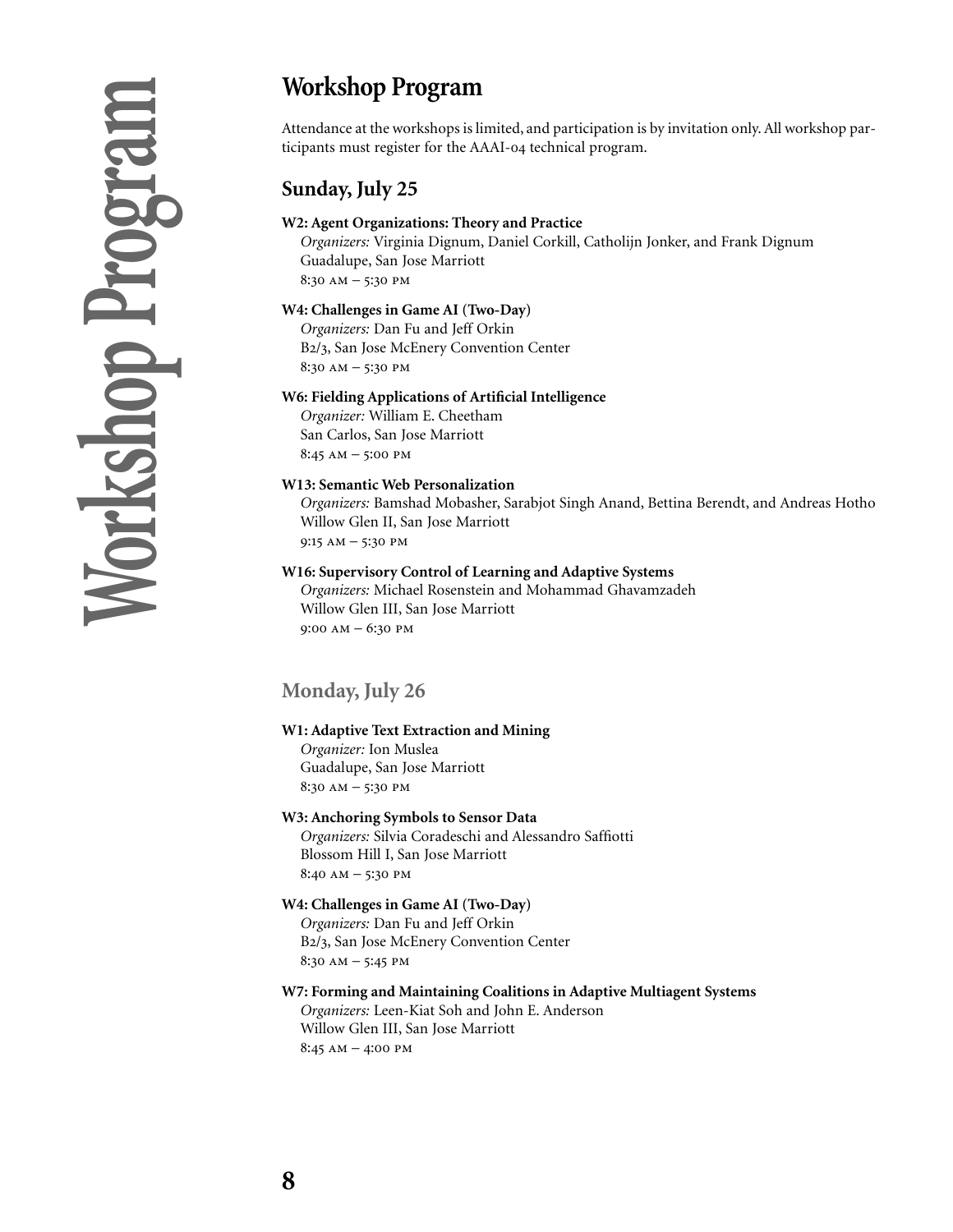### **W8: Intelligent Agent Architectures:**

**Combining the Strengths of Software Engineering and Cognitive Systems** *Organizers:* Randolph M. Jones, Robert E. Wray, and Matthias Scheutz Blossom Hill II, San Jose Marriott  $8:30$  AM  $- 6:00$  PM

### **W9: Learning and Planning in Markov Processes**—**Advances and Challenges**

*Organizers:* Daniela P. de Farias, Shie Mannor, Doina Precup, and Georgios Theocharous Willow Glen I/II, San Jose Marriott  $8:45 AM - 6:30 PM$ 

### **W14: Sensor Networks**

*Organizers:* Gaurav S. Sukhatme, Adnan Darwiche, and Deborah Estrin Blossom Hill III, San Jose Marriott  $8:00 AM - 5:20 PM$ 

### **W15: Spatial and Temporal Reasoning**

*Organizers:* Hans W. Guesgen and Gerard Ligozat San Carlos, San Jose Marriott  $9:00$  AM  $-$  12:00 PM

# **Wednesday, July 28**

### **W17: Mobile Robotic Competition and Exhibition Workshop**

*Organizer:* Frederick Crabbe A8, San Jose McEnery Convention Center  $6:00$  PM  $-$  9:00 PM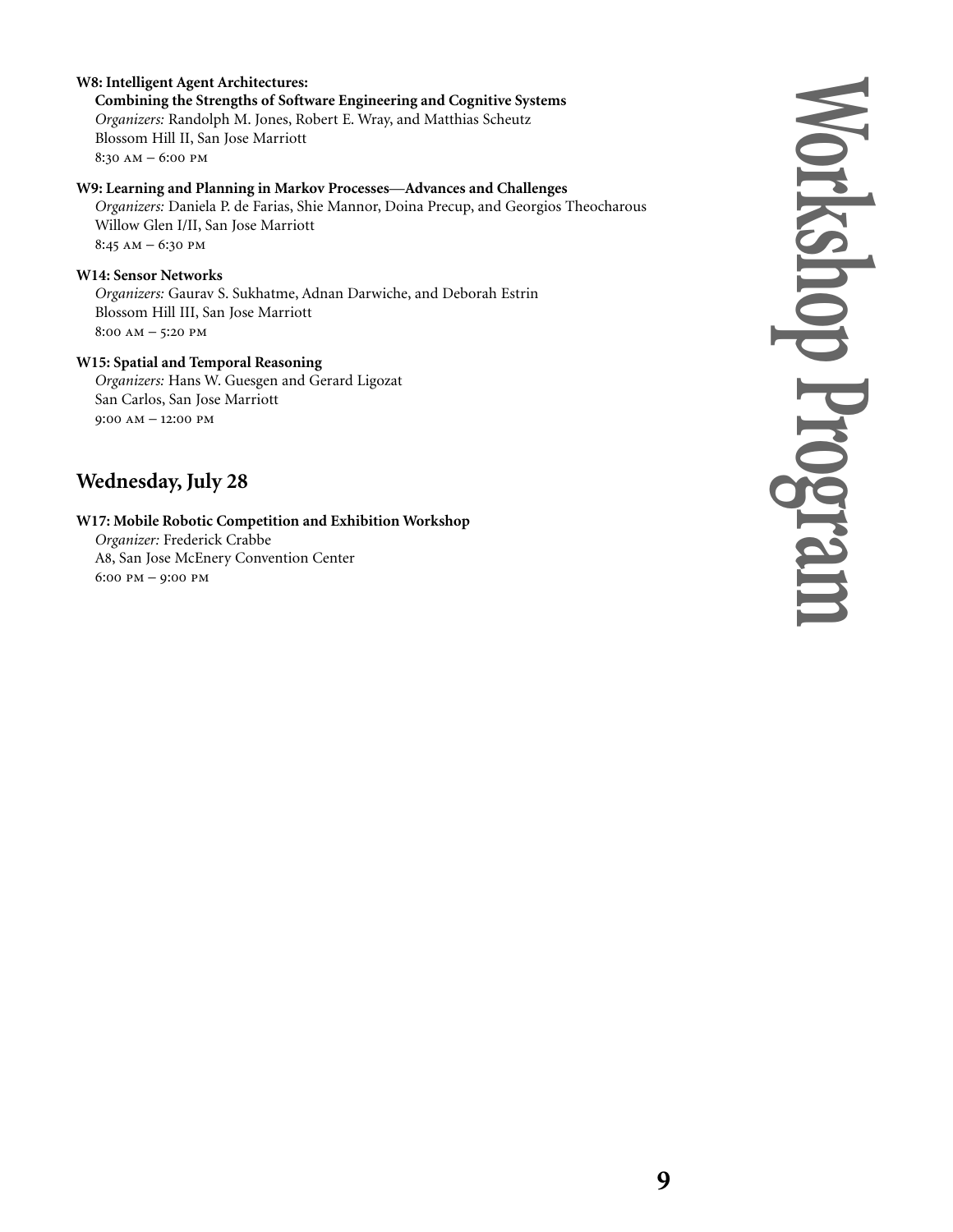AAAI-04 invited talks will be held in the San Jose Ballroom of the San Jose Marriott and IAAI-04 panels will be held in Meeting Room B2/3 of the San Jose Convention Center.

# **Tuesday, July 27**

 $9:00 - 10:00$  AM

### *AAAI-04 Keynote Address:*  **Intelligent Systems and the Nation's Vision for Space Exploration**

Daniel J. Clancy, *NASA Ames Research Center*

Over the past few months, NASA has been in the news numerous times both for the exciting discoveries of the pair of Mars Rovers as well as the country's vision for space exploration. This vision focuses on the joint human and robotic exploration of the solar system starting with a return to the moon and then the human exploration of Mars. In addition, the vision includes a continued array of exciting robotic missions to Mars as well as other destinations. There are numerous challenges that must be addressed to accomplish this vision. One critical area of technology is the broad area of information technology with a particular emphasis on intelligent systems. Future human exploration will require a new level of technology enabling NASA to deploy smarter, more adaptive systems. These systems must be designed to complement their human partners. In this talk, Clancy will present a brief overview of the new vision and then will talk in depth about a range of technologies that have been developed and demonstrated by NASA over the past few years. In particular, he will focus on how advanced artificial intelligence technologies have been developed and demonstrated within a robust environment and then in some cases deployed on NASA missions. Technologies that will be discussed include: automated planning and scheduling, human-centered computing, remote collaboration tools, machine learning and multimodel interaction using EEG and EMG signals.

 $10:30 - 11:30$  AM

*AAAI-04 Invited Talk:* **Agents Meet the Semantic Web in the Aether** Tim Finin, *University of Maryland,*

*Baltimore County*

The software agents paradigm has received considerable research but has not yet found

broad application. The vision is still sound and will be reinvigorated by two new developments: semantic web languages, which provide stronger knowledge sharing technology; and the emergence of pervasive computing environments, whose requirements match the strengths of multiagent systems.

### $11:40$  AM -  $12:40$  PM *AAAI-04 Invited Talk:*  **Real Robots for the Real World**

Sebastian Thrun, *Stanford University*

In 2002, nine coal mines were almost buried alive in Somerset, Pennsylvania, when accidentally breaching a neighboring mine submersed in water, and thought to be several hundred yards away. According to a 1991 survey "tens of thousands, perhaps even hundreds of thousands, of abandoned mines exist today in the United States. Not even the U.S. Bureau of Mines knows the exact number, because federal recording of mining claims was not required until 1976." An improved understanding of the sizes, locations, and conditions of abandoned mines could substantially reduce the many risks to society that arise from subsidence, contamination, and other factors characteristic of many abandoned mines today.

This talk describes the Groundhog robot system, developed to acquire volumetric maps abandoned mines. Thrun will discuss some of the challenges that arise when sending a robot into mines, where it has to operate truly autonomously, outside the communication range of its creators. Specifically, he will present some recent innovations on large-scale robotic mapping, exploration, and navigation in unknown and hazardous environments. These techniques leverage some of the most advanced work in large-scale graphical models, probabilistic inference, and decision making under uncertainty—topics that have been at the heart of AI research for more than a decade.

The Groundhog project was jointly conducted with Red Whittaker and Scott Thayer, who led the robot development, and the Carnegie Mellon University Mobile robot design class. Some of the material presented was contributed by researchers from the Fraunhofer Institute in Germany.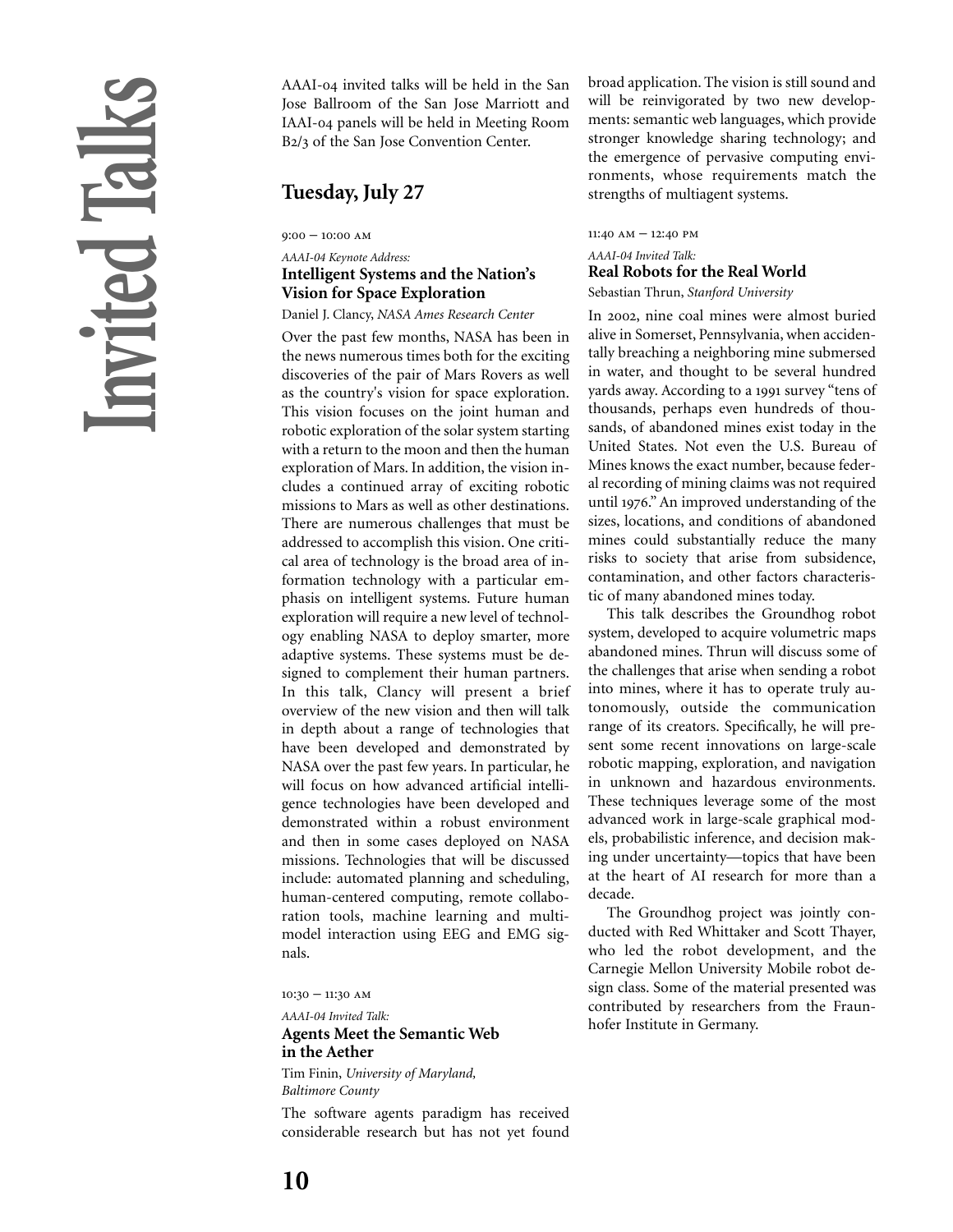### $2:00 - 3:00$  PM

### *AAAI-04 Invited Talk:* **Strength of Character: AI Personalities in Video Game**s

Ian Lane Davis, *Mad Doc Software*

Davis will examine the upcoming great frontier in AI, which is the construction of believable characters in video games. He will touch on all the aspects of making believable characters from animations to behaviors to internal models of AI.

 $3:10 - 4:10$  PM

*AAAI-04 Invited Talk:*

### **Human Dynamics**

Alex (Sandy) Pentland, *MIT Media Laboratory*

Important and complex discussions are almost always face-to-face, with little or no technology intervention. The result is that current computer and communication tools are largely restricted to mechanizing back-office and support functions. Pentland believes that we can radically improve the functioning of the organizations through active analysis of faceto-face interactions. By using wearable machine perception to characterize, annotate, and influence face-to-face interactions we can augment peoples' memory, initiate productive interactions, improve group decision making, and better understand and manage the functioning of distributed workforce. Examples of each type of augmentation will be shown, and privacy concerns addressed.

### **Wednesday, July 28**

### $9:00 - 10:00$  AM

*Joint AAAI-04 / IAAI-04 Robert S. Engelmore Memorial Lecture:*

### **The Power of "Clear and Demonstrative Knowledge": In Honor of a "True Son of Science"**

Edward Feigenbaum, *Stanford University*

This talk, given to honor the memory and work of Robert S. Engelmore, revisits some of the themes that were central to his work by giving them a contemporary context. What is an up-to-date view of the "knowledge is power" hypothesis? What about knowledge webs, new applications of knowledge-based systems, and particularly the blackboard-architectures that RSE helped to develop?

 $10:30 - 11:30$  AM

*AAAI-04 Invited Talk:* **If Not the Turing Test, Then What?**

Paul Cohen, *University of Massachusetts Amherst and USC Information Sciences Institute*

Turing proposed his indistinguishability test more than half a century ago, and although it is never far from the thoughts of AI researchers, it has done us little good. While other sciences seem motivated by their grand challenges, AI does not strive to pass Turing's test. It is too remote a prospect, and the test itself provides no compass or route markers. It is mired in philosophical problems, it ignores physical and perceptual aspects of intelligence, and it has too many prerequisites. Yet Turing's test has virtues we should preserve in more effective grand challenges: it emphasizes common sense, universal scope, and understanding; success is judged by ordinary people; and the test provides ample rope to hang oneself. These are good criteria for grand challenge problems in general.

But there are other criteria that Turing's test does not satisfy. We need progressions of challenges, spaced at two-to-five year intervals, which will get us to Turing's goal within twenty years, and parallel series of challenges in the perceptual/physical realm. We need "come as you are" challenges that do not require something else to be achieved before we can start work. These problems should drive the development of new technologies but discourage "self-inflicted" research. Ph.D. students should be able to trace very short paths from their dissertation topics to one or more of these problems, and should see clearly the progression from it to longer-term challenges. The grand challenge problems should be updated regularly to deal with unforeseen impediments.

Cohen will give several possible examples of progressions of grand challenge problems. It is time to put aside the Turing Test and replace it with challenges that work for us.

### $2:00 - 3:00$  PM

*AAAI-04 Invited Talk:*

### **AI and Biomedicine: Helping Scientists Reason about Genomes, Drugs, Diseases**

Russ B. Altman, *Stanford University Medical Center*

Biology and medicine are now generating data at a pace far exceeding the ability of scientists completely to analyze it. Bioinformatics has responded with a number of powertools for reducing large data sets into manageable chunks. These tools are limited in two ways: they can't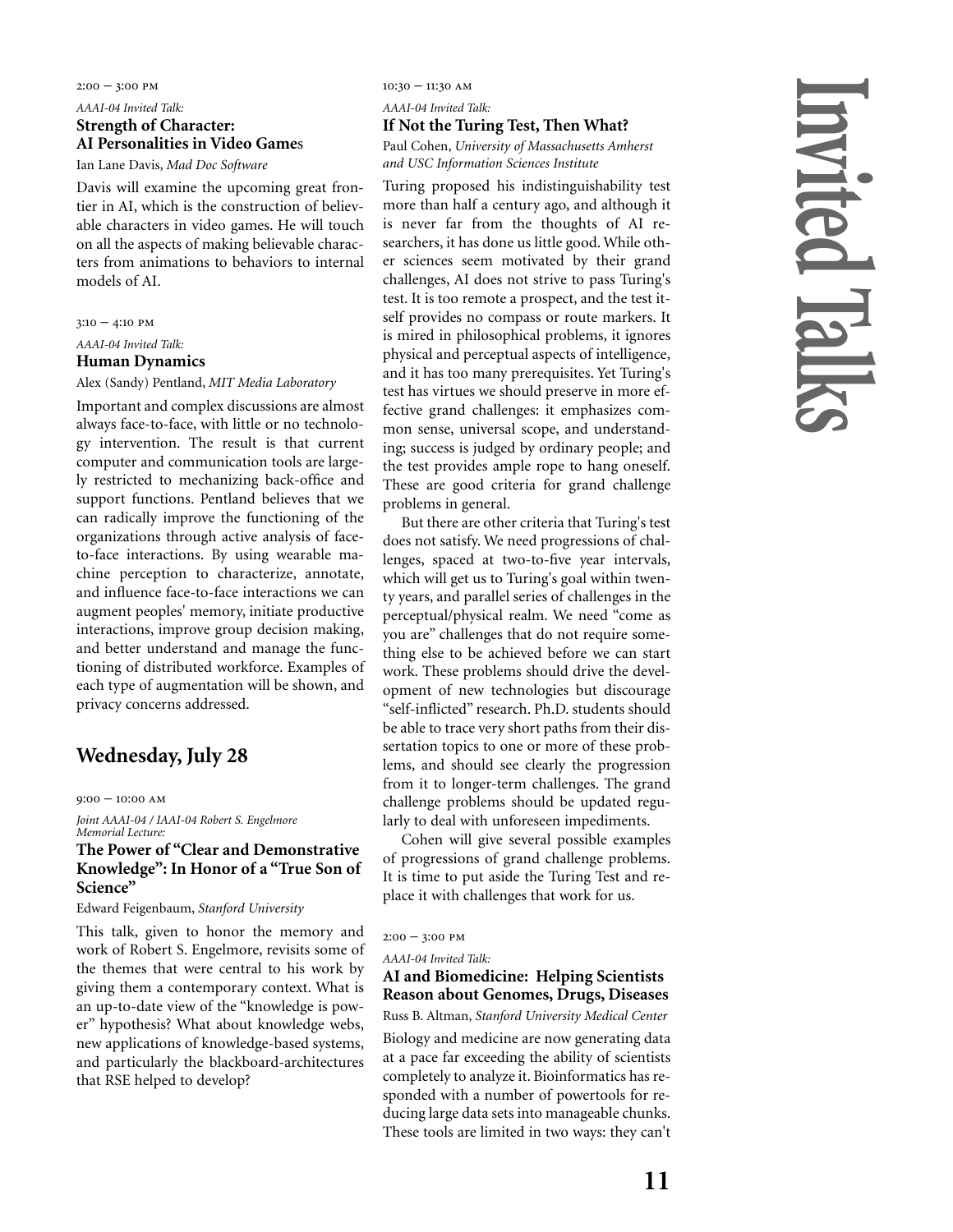read the published literature (or textbooks) and they don't have biological common sense, so they sometimes propose things that are already well-known or don't make sense (and thus can lose credibility). We are trying to ameliorate these problems with technology squarely within, or closely related to AI.

 $2:00 - 4:10$  PM

### **IAAI Robotics Panel**

 $3:10 - 4:10$  PM

### *AAAI-04 Invited Talk:* **Intelligent Technology for Adaptive Aging**

Martha E. Pollack, *University of Michigan*

The world's population is rapidly aging, and some are predicting a coming "crisis in caregiving." Intelligent technologies have the potential to help avoid this crisis, by providing people with ways to adapt to the physical and cognitive changes that can accompany aging. This talk will survey the state-of-the-art in such technology, highlight the important role of AI techniques in its design, and describe open research challenges.

 $4:30 - 5:30$  PM

*AAAI-04 Invited Talk:*

### **Building a Life Science Company around Statistical Machine Learning**

Astro Teller, *BodyMedia, Inc.*

A tour through five years of challenges and discoveries building a wearable body monitoring business using statistical machine learning techniques. The talk will cover challenges gathering data, building body state models, validating the models with the medical community, and place AI within the larger context of the company and the industry.

# **Thursday, July 29**

 $9:00 - 10:00$  AM

*AAAI-04 Invited Talk:*

### **Applications of Artificial Intelligence to Web Search**

Peter Norvig, *Google*

Web search engines have accumulated billions of pages of text. A corpus of this size provides an interesting opportunity for techniques in machine learning, natural language processing, and other areas of artificial intelligence. This talk will examine how these techniques can be used in a large, practical web search engine.

 $10:30$  AM -  $12:40$  AM

*IAAI-04 Panel Session:* **The Broader Role of Artificial Intelligence in Large-Scale Scientific Research**

*Panel Organizer:* Yolanda Gil, *USC Information Sciences Institute*

*Panelists:* David De Roure, *University of Southampton,* Steven Meacham, *National Science Foundation,* and Joel Saltz, *The Ohio State University*

Many ambitious scientific endeavors are being pursued by shifting from an emphasis on individual efforts to cross-disciplinary and largescale experimentation and analysis. This panel will cover new directions and opportunities in this area that will challenge the field of AI in the years to come. Current distributed computing infrastructure supports sharing, managing, and accessing diverse resources such as peta-scale data repositories, high performance computing, sophisticated instruments, remote sensors and data collection facilities, document management and digital libraries, and people with complementary expertise about a phenomenon under study. The panelists will discuss how the U.S. National Science Foundation and the U.K. e-Science program are planning for this future, and present some ongoing work under those and other programs using AI techniques to integrate data and scientific applications.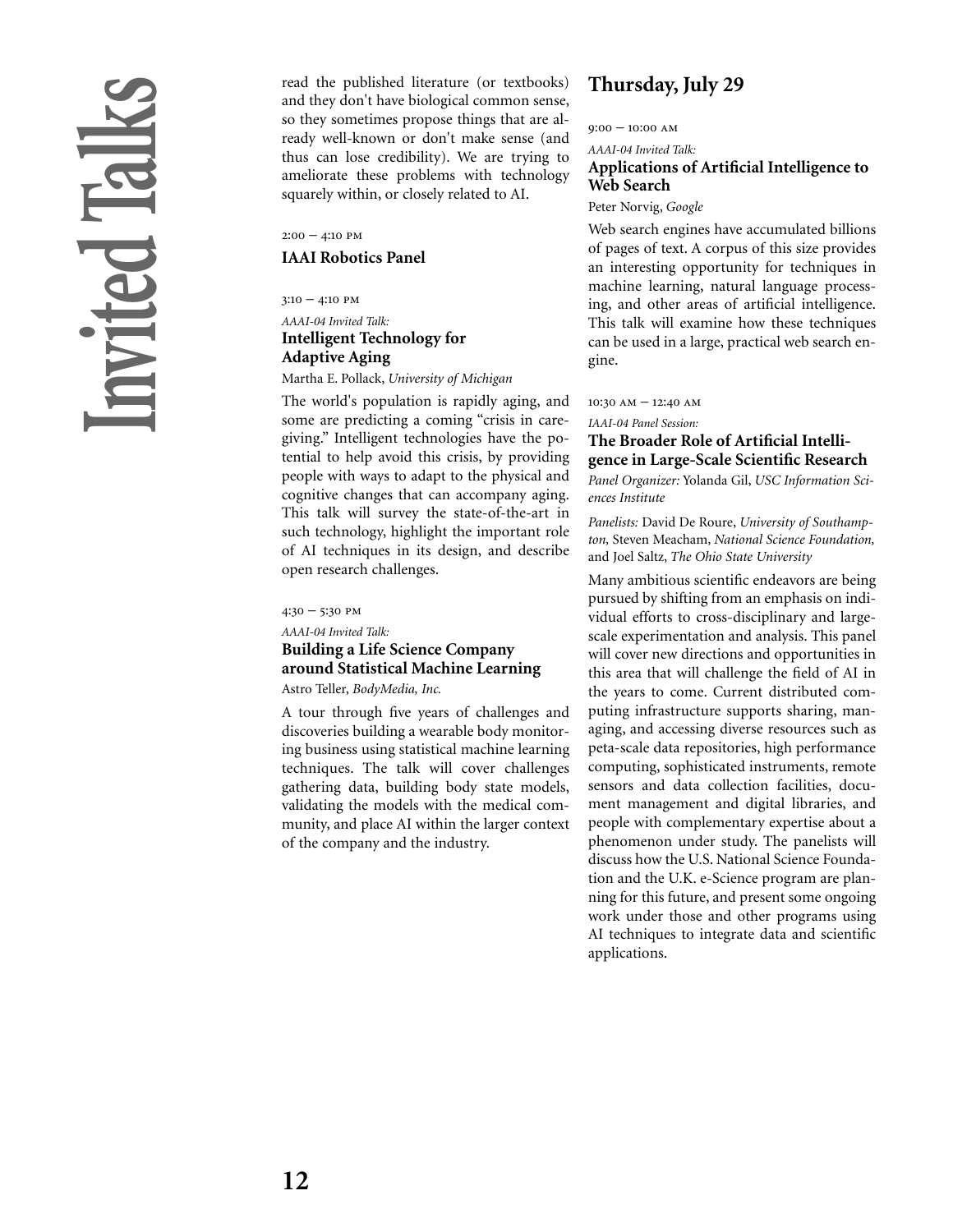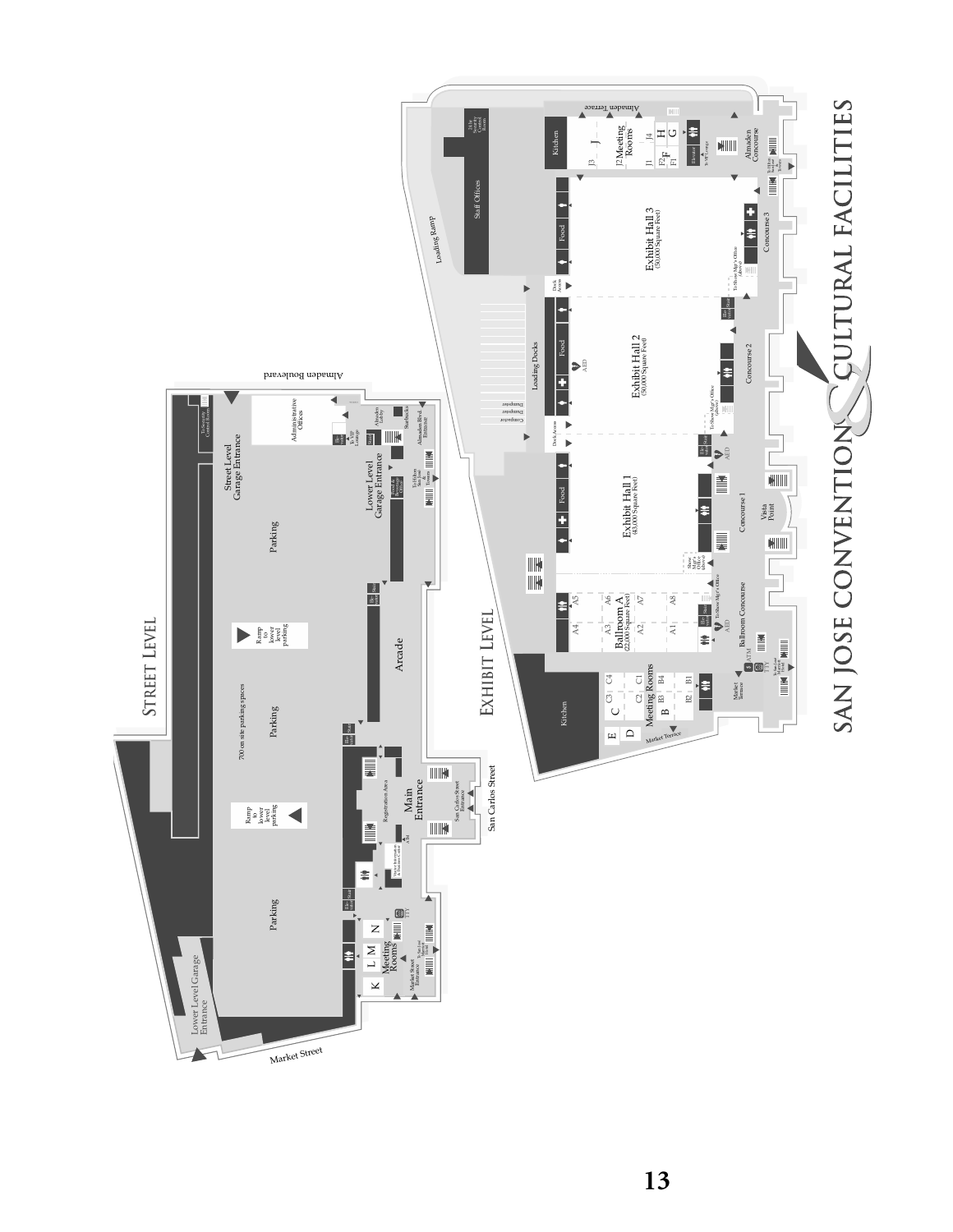| 7/27                                                                          | $8:30 - 10:00$ AM                                                                                                                                                                                                                                                                                                                                                                                   |                                            | $10:30 - 11:30$ AM                                                                                                                                                                                                                                          | $11:40 \text{ AM} - 12:40 \text{ PM}$                                                                                                                                                                                                                                                                                                                                                                                                                                                             |
|-------------------------------------------------------------------------------|-----------------------------------------------------------------------------------------------------------------------------------------------------------------------------------------------------------------------------------------------------------------------------------------------------------------------------------------------------------------------------------------------------|--------------------------------------------|-------------------------------------------------------------------------------------------------------------------------------------------------------------------------------------------------------------------------------------------------------------|---------------------------------------------------------------------------------------------------------------------------------------------------------------------------------------------------------------------------------------------------------------------------------------------------------------------------------------------------------------------------------------------------------------------------------------------------------------------------------------------------|
| San Jose Ballroom,<br>Marriottt                                               | <b>Welcome and Opening Remarks/Outstanding</b><br><b>Award Presentations</b><br>George Ferguson and Deborah McGuinness,<br>Program Cochairs<br><b>IAAI-04 Deployed Application</b><br><b>Award Announcements</b><br>Randall Hill and Neil Jacobstein, IAAI Program<br>Cochairs<br><b>AAAI</b> Special Award Presentations<br>Ron Brachman, AAAI President, and Tom<br>Mitchell, AAAI Past President |                                            | <b>Invited Talk</b><br>Agents Meet the Semantic Web in the Aether<br>Tim Finin, University of Maryland, Baltimore<br>County                                                                                                                                 | <b>Invited Talk</b><br>Real Robots for the Real World<br>Sebastian Thrun, Stanford University                                                                                                                                                                                                                                                                                                                                                                                                     |
| San Jose Convention<br>Meeting Room A1,<br>Center                             | $9:00 - 10:00$ AM<br>San Jose Ballroom, Marriott<br><b>AAAI-04 Keynote Address</b><br>Intelligent Systems and the Nations Vision for<br><b>Space Exploration</b><br>Daniel J. Clancy, NASA Ames Research Center                                                                                                                                                                                     | Coffee Break                               | <b>Extracting Opinions</b><br>Mining Opinion Features in Customer<br><b>Reviews</b><br>Minging Hu and Bing Liu<br>Just How Mad Are You? Finding Strong and<br><b>Weak Opinion Clauses</b><br>Theresa Wilson, Janyce Wiebe, and Rebecca Hwa                  | <b>Information Extraction</b><br>Methods for Domain-Independent<br>Information Extraction from the Web:<br>An Experimental Comparison<br>Oren Etzioni, Michael Cafarella, Doug Downey,<br>Ana-Maria Popescu, Tal Shaked, Stephen Soder-<br>land, Daniel S. Weld, and Alexander Yates<br>Outstanding Paper Honorable Mention:<br>Interactive Information Extraction with<br><b>Constrained Conditional Random Fields</b><br>Trausti Kristjansson, Aron Culotta, Paul Viola,<br>and Andrew McCallum |
| Meeting Room A2,<br>San Jose Convention<br>Center                             |                                                                                                                                                                                                                                                                                                                                                                                                     | 10:30<br>10:00                             | <b>Temporal Planning</b><br><b>Branching and Pruning: An Optimal</b><br>Temporal POCL Planner Based on<br><b>Constraint Programming</b><br>Vincent Vidal and Héctor Geffner<br>Continuous Time in a SAT-based Planner<br>Ji-Ae Shin and Ernest Davis        | Ontologies<br><b>Evaluating Ontology Cleaning</b><br>Christopher Welty, Ruchi Mahindru, and<br>Jennifer Chu-Carroll<br><b>Mereological Semantics for Bio-Ontologies</b><br>Udo Hahn, Stefan Schulz, and Kornél Markó                                                                                                                                                                                                                                                                              |
| eeting Room A7,<br>1 Jose Convention<br>Center<br>$\overline{\mathbf{S}}$ and |                                                                                                                                                                                                                                                                                                                                                                                                     | ↖<br>$\mathbf{\dot{c}}$<br>$\mathbf{\Psi}$ | <b>CP</b> Nets<br>mCP Nets: Representing and Reasoning with<br><b>Preferences of Multiple Agents</b><br>Francesca Rossi, K. Brent Venable, and T. Walsh<br><b>Extending CP-Nets with Stronger Conditional</b><br><b>Preference Statements</b><br>Nic Wilson | Preferences<br>Low-cost Addition of Preferences to DTPs and<br><b>TCSPs</b><br>Bart Peintner and Martha E. Pollack<br>A Computational Study of the Kemeny Rule<br>for Preference Aggregation<br>Andrew Davenport and Jayant Kalagnanam                                                                                                                                                                                                                                                            |
| <b>Meeting Room A8,<br/>San Jose Convention</b><br>Center                     | AAAI / IAAI<br>Tuesday<br><b>Technical</b>                                                                                                                                                                                                                                                                                                                                                          | Tuesday, Ju                                | <b>Robot Learning</b><br>Skill Acquisition and Use for a Dynamically-<br><b>Balancing Soccer Robot</b><br>Brett Browning, Ling Xu, and Manuela Veloso<br>Machine Learning for Fast Quadrupedal<br>Locomotion<br>Nate Kohl and Peter Stone                   | <b>Robot Mission Planning</b><br>Advice Generation from Observed Execution:<br><b>Abstract Markov Decision Process Learning</b><br>Patrick Riley and Manuela Veloso<br><b>Interleaving Temporal Planning and</b><br><b>Execution in Robotics Domains</b><br>Solange Lemai and Félix Ingrand                                                                                                                                                                                                       |
| Meeting Room B2/3,<br>San Jose Convention<br>Center                           | <b>Sessions</b>                                                                                                                                                                                                                                                                                                                                                                                     |                                            | <b>IAAI</b> Deployed Applications<br>Tenth Anniversary of the Plastics Color<br><b>Formulation Tool</b><br>William Cheetham<br><b>Making Better Recommendations with</b><br><b>Online Profiling Agents</b><br>Danny Oh and Chew Lim Tan                     | <b>IAAI</b> Emerging Applications<br><b>VModel: A Visual Qualitative Modeling</b><br><b>Environment for Middle-School Students</b><br>Kenneth D. Forbus, Karen Carney, Bruce L.<br>Sherin, and Leo C. Ureel II<br><b>Branching Storylines in Virtual Reality</b><br><b>Environments for Leadership Development</b><br>Andrew Gordon, Michael van Lent, Martin van<br>Velsen, Paul Carpenter, and Arnav Jhala                                                                                      |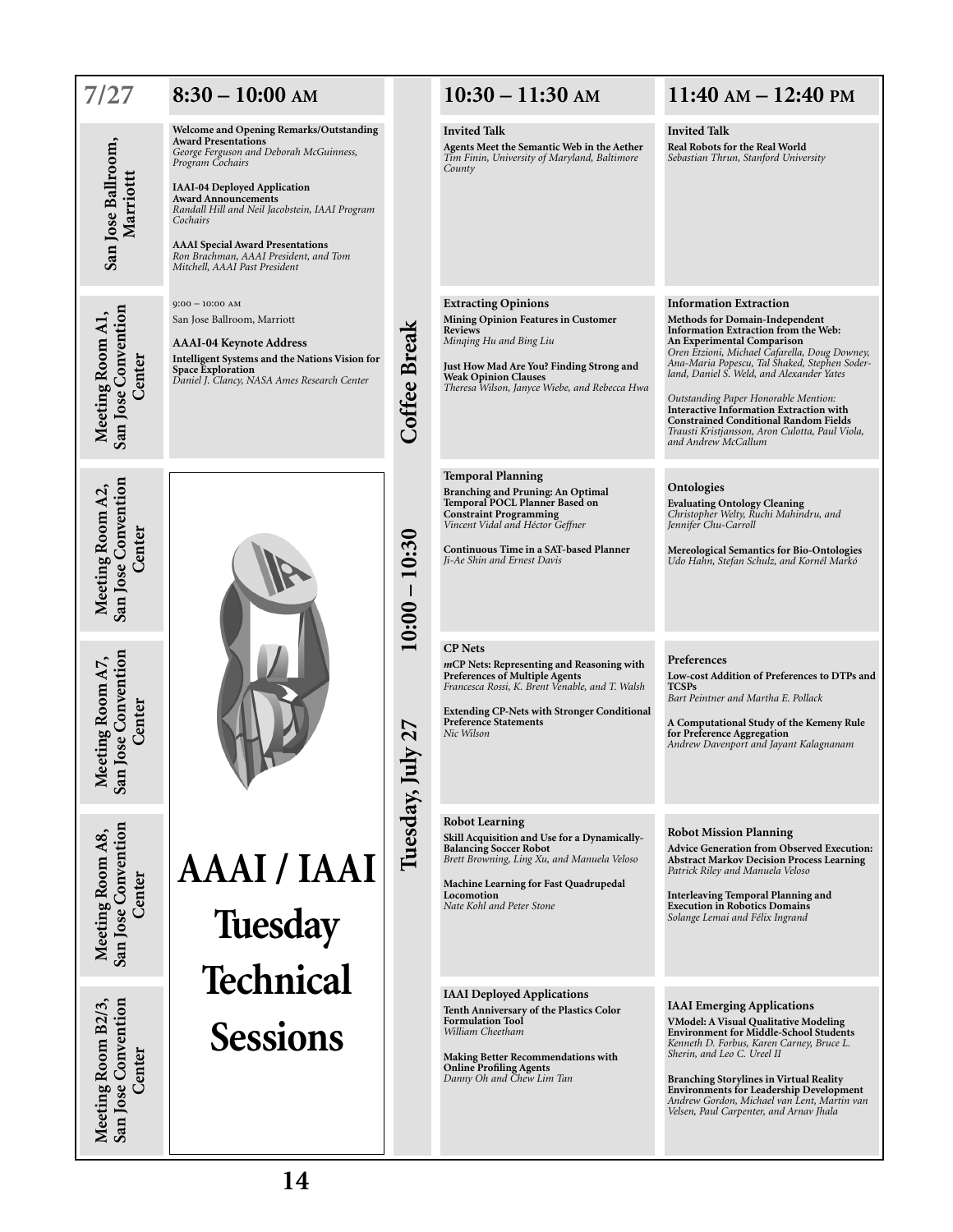|                         | $2:00 - 3:00$ PM                                                                                                                                                                                                                                                                                              | $3:10 - 4:10$ PM                                                                                                                                                                                                                                                                                                                |                        | $4:30 - 5:30$ PM                                                                                                                                                                                                                                                                                                                                                                                  |                                |
|-------------------------|---------------------------------------------------------------------------------------------------------------------------------------------------------------------------------------------------------------------------------------------------------------------------------------------------------------|---------------------------------------------------------------------------------------------------------------------------------------------------------------------------------------------------------------------------------------------------------------------------------------------------------------------------------|------------------------|---------------------------------------------------------------------------------------------------------------------------------------------------------------------------------------------------------------------------------------------------------------------------------------------------------------------------------------------------------------------------------------------------|--------------------------------|
|                         | <b>Invited Talk</b><br>Strength of Character: AI Personalities in<br><b>Video Games</b><br>Ian Lane Davis, Mad Doc Software                                                                                                                                                                                   | <b>Invited Talk</b><br><b>Human Dynamics</b><br>Alex (Sandy) Pentland, MIT Media Laboratory                                                                                                                                                                                                                                     |                        |                                                                                                                                                                                                                                                                                                                                                                                                   |                                |
| <b>Lunch Break</b>      | <b>CSP Consistency</b><br>The Practice of Approximated Consistency for<br><b>Knapsack Constraints</b><br>Meinolf Sellmann<br><b>Domain Transmutation in Constraint</b><br><b>Satisfaction Problems</b><br>James Bowen and Chavalit Likitvivatanavong                                                          | <b>Overconstrained Problems</b><br>Leap Before You Look: An Effective Strategy in<br>an Oversubscribed Scheduling Problem<br>Laura Barbulescu, L. Darrell Whitley, and Adele<br>E. Howe<br>QuickXplain: Preferred Explanations and<br>Relaxations for Over-Constrained Problems<br>Ulrich Junker                                | <b>Student Posters</b> | <b>CSP</b> Tractability<br><b>Tractable Tree Convex Constraint Networks</b><br>Yuanlin Zhang and Eugene C. Freuder<br>Callapsibility and Consistency in Quantified<br><b>Constraint Satisfaction</b><br>Hubie Chen                                                                                                                                                                                |                                |
| <b>2:00</b><br>$2:40 -$ | <b>Machine Learning</b><br>Bayesian Network Classifiers Versus k-NN<br><b>Classifier Using Sequential Feature Selection</b><br>Franz Pernkopf<br><b>Fibring Neural Networks</b><br>Artur S. d'Avila Garcez and Dov M. Gabbay                                                                                  | Learning<br><b>Error Detection and Impact-Sensitive Instance</b><br><b>Ranking in Noisy Datasets</b><br>Xingquan Zhu, Xindong Wu, and Ying Yang<br>On the Optimality of Probability Estimation<br>by Random Decision Trees<br>Wei Fan                                                                                           | Coffee Break           | Search<br><b>Temperature Discovery Search</b><br>Martin Müller, Markus Enzenberger, and<br>Jonathan Schaeffer<br>Best-First Frontier Search with Delayed<br><b>Duplicate Detection</b><br>Richard E. Korf                                                                                                                                                                                         | Fellows Dinner, Fairmont Hotel |
|                         | <b>Combinatorial Auctions</b><br>Methods for Boosting Revenue in<br><b>Combinatorial Auctions</b><br>Anton Likhodedov and Tuomas Sandholm<br><b>Combinatorial Auctions with Structured Item</b><br>Graphs<br>Vincent Conitzer, Jonathan Derryberry, and<br>Tuomas Sandholm                                    | POMDP's<br><b>Stochastic Local Search for POMDP</b><br><b>Controllers</b><br>Darius Braziunas and Craig Boutilier<br><b>Dynamic Programming for Partially</b><br><b>Observable Stochastic Games</b><br>Eric A. Hansen, Daniel S. Bernstein, and Shlomo<br>Zilberstein                                                           | 4:30<br>$\bullet$      | Perception: Sketch Understanding<br>Perceptually Based Learning of Shape<br><b>Descriptions for Sketch Recognition</b><br>Olya Veselova and Randall Davis<br><b>Automatically Translating Symbolic Shape</b><br>Descriptions for Use in Sketch Recognition<br>Tracy Hammond and Randall Davis                                                                                                     | 7:30 - 10:00 РМ                |
| Tuesday, Ju             | <b>Robot Navigation</b><br><b>Analogical Path Planning</b><br>Saul Simhon and Gregory Dudek<br>A Multi-Resolution Pyramid for Outdoor<br><b>Robot Terrain Perception</b><br>Michael Montemerlo and Sebastian Thrun                                                                                            | <b>Resolution/Agents</b><br><b>Implementing a Generalized Version of</b><br><b>Resolution</b><br>Heidi E. Dixon, Matthew L. Ginsberg, David K.<br>Hofer, Eugene M. Luks, and Andrew J. Parkes<br><b>Useful Roles of Emotions in Artificial Agents:</b><br>A Case Study from Artificial Life<br>Matthias Scheutz                 | $\div$                 | <b>Partially Observable Planning</b><br><b>Regression with Respect to Sensing Actions</b><br>and Partial States<br>Le-Chi Tuan, Chitta Baral, Xin Zhang, and Tran<br>Cao Son<br>Distance Estimates for Planning in the<br><b>Discrete Belief Space</b><br>Jussi Rintanen                                                                                                                          |                                |
|                         | <b>IAAI</b> Emerging Applications<br>AI Characters and Directors for Interactive<br><b>Computer Games</b><br>Brian Magerko, John E. Laird, Mazin Assanie,<br>Alex Kerfoot, and Devvan Stokes<br>Towards Autonomic Computing: Adaptive Job<br><b>Routing and Scheduling</b><br>Shimon Whiteson and Peter Stone | <b>IAAI</b> Emerging Applications<br><b>Identifying Terrorist Activity with AI Plan</b><br><b>Recognition Technology</b><br>Peter A. Jarvis, Teresa F. Lunt, and<br>Karen L. Myers<br><b>Agent-based Simulation of Geo-Political</b><br>Conflict<br>Glenn Taylor, Richard Frederiksen, Russell R.<br>Vane III, and Edward Waltz | Tuesday, July 27       | <b>IAAI</b> Emerging Applications<br>A Robotic Wayfinding System for the Visually<br>Impaired<br>Vladimir Kulyukin, Chaitanya Gharpure, Prad-<br>nya Sute, Nathan De Graw, and John Nicholson<br>The Independent LifeStyle Assistant™<br>(I.L.S.A.): AI Lessons Learned<br>Karen Zita Haigh, Liana M. Kiff, Janet Myers,<br>Valerie Guralnik, Christopher W. Geib, John<br>Phelps, and Tom Wagner |                                |

**15**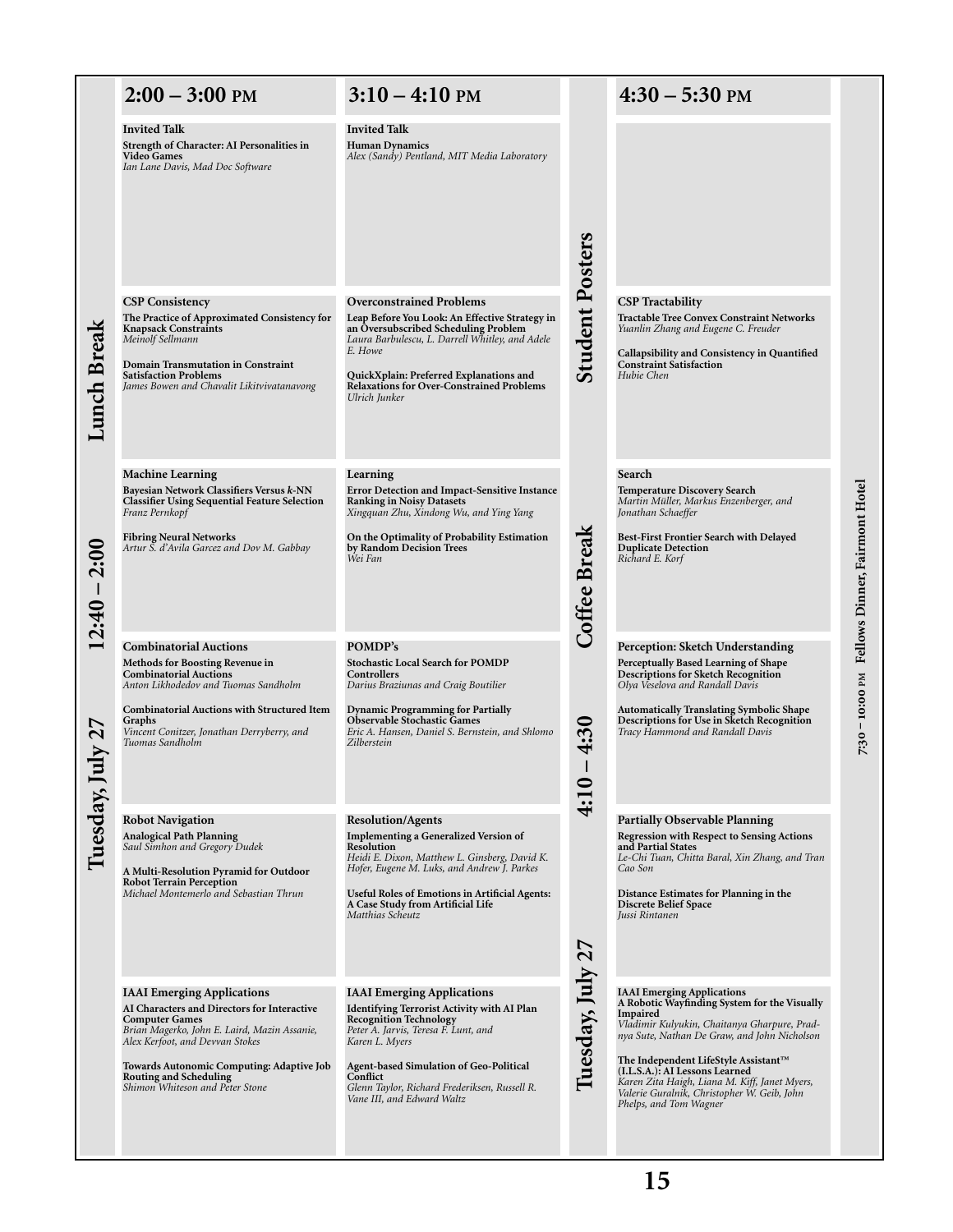| 7/28                                                       | $8:45-10:00$ AM                                                                                                                                                                                                                                                                                                                                                                         |                                 | $10:30 - 11:30$ AM                                                                                                                                                                                                                                                                                                                                                                                        | $11:40 \text{ AM} - 12:40 \text{ PM}$                                                                                                                                                                                                                                                                                                                                   |
|------------------------------------------------------------|-----------------------------------------------------------------------------------------------------------------------------------------------------------------------------------------------------------------------------------------------------------------------------------------------------------------------------------------------------------------------------------------|---------------------------------|-----------------------------------------------------------------------------------------------------------------------------------------------------------------------------------------------------------------------------------------------------------------------------------------------------------------------------------------------------------------------------------------------------------|-------------------------------------------------------------------------------------------------------------------------------------------------------------------------------------------------------------------------------------------------------------------------------------------------------------------------------------------------------------------------|
| San Jose Ballroom,<br>Marriottt                            | <b>CRA Outstanding Undergraduate Awards</b><br>Presented by Tim Finin, AAAI CRA Liaison<br>$9:00 - 10:00$ AM<br>Joint AAAI-04 / IAAI-04 Robert S.<br><b>Engelmore Memorial Lecture</b><br>The Power of "Clear and Demonstrative<br>Knowledge": In Honor of a<br>"True Son of Science"<br>Edward Feigenbaum, Stanford University                                                         |                                 | <b>Invited Talk</b><br>If Not the Turing Test, then What?<br>Paul Cohen, University of Massachusetts<br>Amherst and USC Information Sciences Institute                                                                                                                                                                                                                                                    |                                                                                                                                                                                                                                                                                                                                                                         |
| San Jose Convention<br>Meeting Room A1,<br>Center          | Negotiation/Argumentation<br><b>Negotiation as Mutual Belief Revision</b><br>Dongmo Zhang, Norman Foo, Thomas Meyer,<br>and Rex Kwok<br><b>Making Argumentation More Believable</b><br>Anthony Hunter                                                                                                                                                                                   | Coffee Break                    | <b>Answer Set Programming</b><br>Logic Programs with Abstract Constraint<br><b>Atoms</b><br>Victor W. Marek and Miroslaw Truszczynski<br>On Odd and Even Cycles in Normal Logic<br>Programs<br>Fangzhen Lin and Xishun Zhao                                                                                                                                                                               | <b>Answer Set Programming II</b><br>Adding Time and Intervals to Procedural and<br><b>Hierarchical Control Specifications</b><br>Tran Cao Son, Chitta Baral, and Le-Chi Tuan<br><b>SAT-Based Answer Set Programming</b><br>Enrico Giunchiglia, Yuliya Lierler, and Marco<br>Maratea                                                                                     |
| San Jose Convention<br>Meeting Room A2,<br>Center          | <b>Syntax and Semantics</b><br>On the Relationship between Lexical<br>Semantics and Syntax for the Inference of<br><b>Context-Free Grammars</b><br>Tim Oates, Tom Armstrong, Justin Harris, and<br>Mark Nejman<br>Distributed Representation of Syntactic<br><b>Structure by Tensor Product Representation</b><br>and Non-linear Compression<br>Heidi H. T. Yeung and Peter W. M. Tsang | 10:30<br>$\mathsf{I}$<br>10:00  | NLP / Collaborative Filtering<br><b>Identification and Tracing of Ambiguous</b><br>Names: Discriminative and<br><b>Generative Approaches</b><br>Xin Li, Paul Morie, and Dan Roth<br><b>Exploring More Realistic Evaluation Measures</b><br>for Collaborative Filtering<br>Giuseppe Carenini and Rita Sharma                                                                                               | <b>Knowledge Acquisition</b><br><b>Interpreting Loosely Encoded Questions</b><br>James Fan and Bruce Porter<br><b>Common Sense Data Acquisition for Indoor</b><br><b>Mobile Robots</b><br>Rakesh Gupta and Mykel J. Kochenderfer                                                                                                                                        |
| eeting Room A7,<br>1 Jose Convention<br>Center<br>Ž<br>San | Planning<br><b>Transport Logistics Planning with</b><br><b>Service-Level Constraints</b><br>Hoong Chuin Lau, Kien Ming Ng, and Xiaotao<br>Wu<br><b>Effective Approaches for Partial Satisfaction</b><br>(Over-Subscription) Planning<br>Menkes van den Briel, Romeo Šanchez, Minh B.<br>Do, and Subbarao Kambhampati                                                                    | July 28<br>$\tilde{\mathbf{y}}$ | <b>Temporal Reasoning</b><br>A Polynomial-Time Algorithm for Simple<br><b>Temporal Problems with Piecewise Constant</b><br><b>Domain Preference Functions</b><br>T. K. Satish Kumar<br>Model Checking Temporal Logics of<br>Knowledge in Distributed Systems<br>Kaile Su                                                                                                                                  | <b>Learning Preferences</b><br>Eliciting Bid Taker Non-price Preferences in<br>(Combinatorial) Auctions<br>Craig Boutilier, Tuomas Sandholm, and Rob<br>Shields<br><b>Learning Social Preferences in Games</b><br>Ya'akov Gal, Avi Pfeffer, Francesca Marzo, and<br>Barbara J. Grosz                                                                                    |
| San Jose Convention<br>Meeting Room A8,<br>Center          | Search<br>Simple Search Methods for Finding a Nash<br>Equilibrium<br>Ryan Porter, Eugene Nudelman, and Yoav<br>Shoham<br><b>Towards Efficient Sampling: Exploiting</b><br><b>Random Walk Strategies</b><br>Wei Wei, Jordan Erenrich, and Bart Selman                                                                                                                                    | Wednesday                       | Search<br>A General Solution to the Graph History<br><b>Interaction Problem</b><br>Akihiro Kishimoto and Martin Müller<br><b>Structured Duplicate Detection in</b><br><b>External-Memory Graph Search</b><br>Rong Zhou and Eric A. Hansen                                                                                                                                                                 | <b>Qualitative Modeling</b><br>A Qualitative-Quantitative Methods-Based<br>e-Learning Support System in Economic<br><b>Education</b><br>Tokuro Matsuo, Takayuki Ito, and Toramatsu<br>Shintani<br><b>Spatial Aggregation for Qualitative</b><br><b>Assessment of Scientific Computations</b><br>Chris Bailey-Kellogg and Naren Ramakrishnan                             |
| San José Convention<br>Meeting Room B2/3,<br>Center        |                                                                                                                                                                                                                                                                                                                                                                                         |                                 | <b>IAAI</b> Deployed Applications<br>The General Motors Variation-Reduction<br><b>Adviser: Deployment Issues for an</b><br><b>AI</b> Application<br>Alexander P. Morgan, John A. Cafeo, Kurt God-<br>den, Ronald M. Lesperance, Andrea M. Simon,<br>Deborah L. McGuinness, and James L. Benedict<br><b>Ergonomics Analysis for Vehicle Assembly</b><br>Using Artificial Intelligence<br>Nestor Rychtyckyj | <b>IAAI</b> Emerging Applications<br>An Explainable Artificial Intelligence System<br>for Small-unit Tactical Behavior<br>Michael van Lent, William Fisher, and Michael<br>Mancuso<br>The KOJAK Group Finder: Connecting the<br>Dots via Integrated Knowledge-Based and<br><b>Statistical Reasoning</b><br>Jafar Adibi, Hans Chalupsky, Eric Melz, and<br>Andre Valente |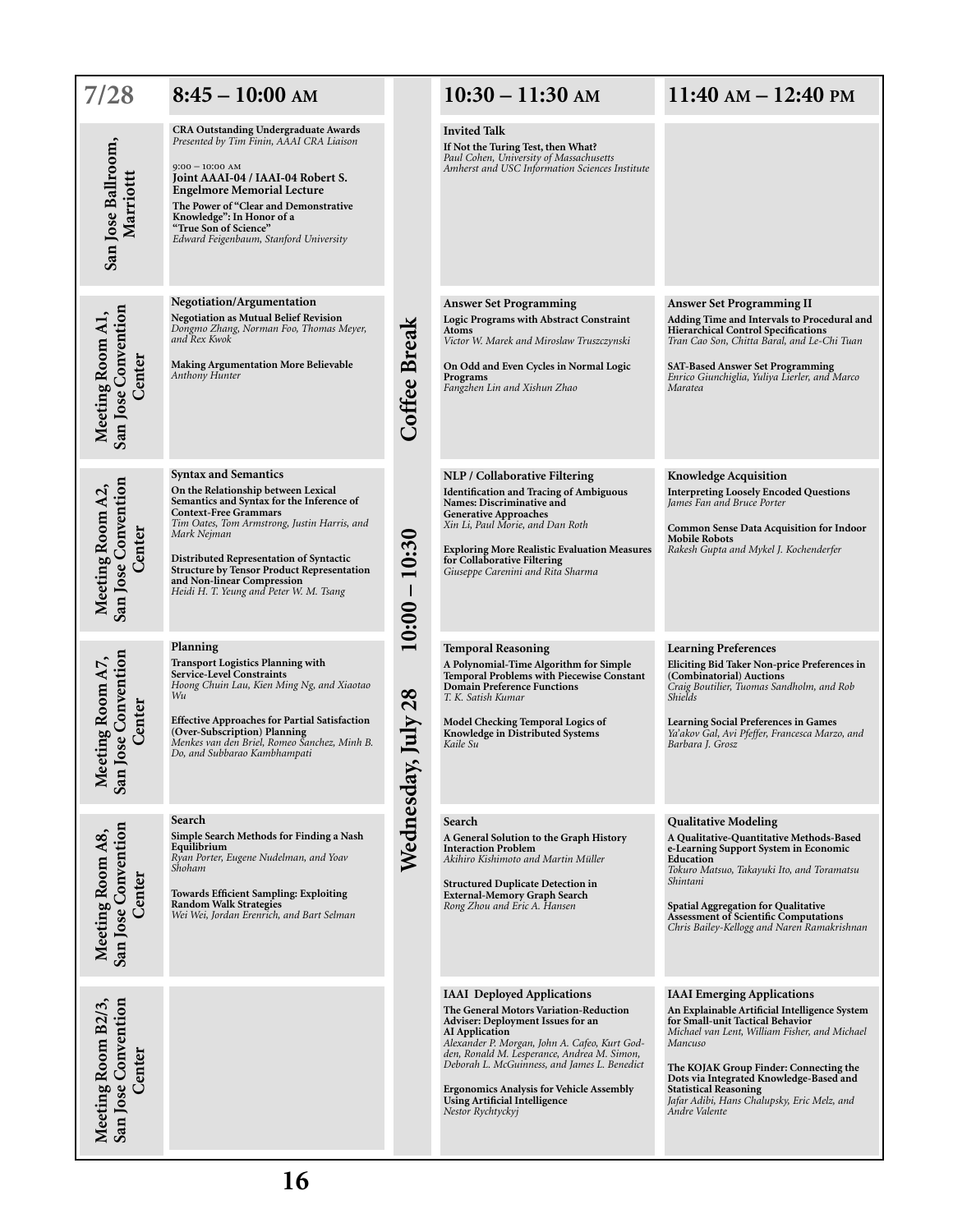|                          | $2:00 - 3:00$ PM                                                                                                                                                                                                                                    | $3:10 - 4:10$ PM                                                                                                                                                                                                                                                                                                                          |                                                         | $4:30 - 5:30$ PM                                                                                                                                                                                                                                                                                                                                          |
|--------------------------|-----------------------------------------------------------------------------------------------------------------------------------------------------------------------------------------------------------------------------------------------------|-------------------------------------------------------------------------------------------------------------------------------------------------------------------------------------------------------------------------------------------------------------------------------------------------------------------------------------------|---------------------------------------------------------|-----------------------------------------------------------------------------------------------------------------------------------------------------------------------------------------------------------------------------------------------------------------------------------------------------------------------------------------------------------|
|                          | <b>Invited Talk</b><br>AI and Biomedicine: Helping Scientists<br>Reason about Genomes, Drugs, Diseases<br>Russ B. Altman, Stanford University Medical<br>Center                                                                                     | <b>Invited Talk</b><br><b>Intelligent Technology for Adaptive Aging</b><br>Martha E. Pollack, University of Michigan                                                                                                                                                                                                                      |                                                         | <b>Invited Talk</b><br>Building a Life Science Company around<br><b>Statistical Machine Learning</b><br>Astro Teller, BodyMedia, Inc.                                                                                                                                                                                                                     |
| Lunch Break              | <b>Nonmonotonic Reasoning</b><br>Outstanding Paper, Honorable Mention:<br>Loop Formulas for Circumscription<br>Joohyung Lee and Fangzhen Lin<br><b>Conservative Belief Revision</b><br>James P. Delgrande, Abhaya C. Nayak, and<br>Maurice Pagnucco | <b>SAT and CSP</b><br><b>Complete Local Search for Propositional</b><br>Satisfiability<br>Hai Fang and Wheeler Ruml<br><b>Modeling Choices in Quasigroup Completion:</b><br>SAT vs. CSP<br>Carlos Ansótegui, Alvaro del Val, Iván Dotú,<br>Cèsar Fernández, and Felip Manyà                                                               | <b>Coffee Break</b>                                     | <b>Hardness and Complexity</b><br>The Backdoor Key: A Path to Understanding<br><b>Problem Hardness</b><br>Yongshao Ruan, Henry Kautz, and Eric Horvitz<br>The Complexity of Global Constraints<br>Christian Bessiere, Emmanuel Hebrard, Brahim<br>Hnich, and Toby Walsh                                                                                   |
| <b>2:00</b><br>$12:40 -$ | <b>Plan Recognition</b><br>Assessing the Complexity of Plan Recognition<br>Christopher W. Geib<br>High-Level Goal Recognition in a Wireless<br><b>LAN</b><br>Jie Yin, Xiaoyong Chai, and Qiang Yang                                                 | Ensembles<br>An Ensemble Technique for Stable Learners<br>with Performance Bounds<br>Ian Davidson<br><b>Online Parallel Boosting</b><br>Jesse A. Reichler, Harlan D. Harris, and Michael<br>A. Savchenko                                                                                                                                  | 0<br>4:3<br>$\overline{\phantom{a}}$<br>$\overline{10}$ | <b>Learning: Graphical Models</b><br>Bayesian Inference on Principal Component<br>Analysis using Reversible Jump Markov Chain<br><b>Monte Carlo</b><br>Zhihua Zhang, Kap Luk Chan, James T. Kwok,<br>and Dit-Yan Yeung<br>Hierarchical Hidden Markov Models with<br><b>General State Hierarchy</b><br>Hung H. Bui, Dinh Q. Phung, and Svetha<br>Venkatesh |
| July $28$                | <b>MDPs</b><br><b>Solving Concurrent Markov</b><br><b>Decision Processes</b><br>Mausam and Daniel S. Weld<br>Reinforcement Learning for CPG-Driven<br><b>Biped Robot</b><br>Takeshi Mori, Yutaka Nakamura, Masa-aki Sato,<br>and Shin Ishii         | <b>MDPs</b><br><b>Solving Generalized Semi-Markov Decision</b><br>Processes Using Continuous Phase-Type<br><b>Distributions</b><br>Håkan L. S. Younes and Reid G. Simmons<br>An Instance-based State Representation for<br>Network Repair<br>Michael L. Littman, Nishkam Ravi, Eitan Fenson,<br>and Rich Howard                           | $\ddot{\ddot{\tau}}$<br>Wednesday, July 28              |                                                                                                                                                                                                                                                                                                                                                           |
| Wednesday,               | Deliberation and Control of Reasoning<br>Low-Knowledge Algorithm Control<br>Tom Carchrae and J. Christopher Beck<br>Using Performance Profile Trees to Improve<br><b>Deliberation Control</b><br>Kate Larson and Tuomas Sandholm                    | <b>Multi-Robot Task Allocation</b><br><b>Affective Recruitment of Distributed</b><br><b>Heterogeneous Agents</b><br>Aaron Gage and Robin R. Murphy<br><b>Task Allocation via Self-Organizing Swarm</b><br><b>Coalitions in Distributed Mobile Sensor</b><br><b>Network</b><br>Kian Hsiang Low, Wee Kheng Leow, and<br>Marcelo H. Ang, Jr. |                                                         | <b>Perceptual Map Making</b><br>Large-Scale Map-Making<br>Kurt Konolige<br><b>Self-Organizing Visual Maps</b><br>Robert Sim and Gregory Dudek                                                                                                                                                                                                             |
|                          | <b>IAAI</b> Session<br><b>Robotics Panel</b><br>$(2:00 - 4:10 \text{ PM})$                                                                                                                                                                          | <b>IAAI</b> Session<br><b>Robotics Panel</b><br>$(2.00 - 4.10 P)$                                                                                                                                                                                                                                                                         |                                                         | <b>IAAI</b> Emerging Applications<br>A Comparison of Techniques for Scheduling<br><b>Earth Observing Satellites</b><br>Al Globus, James Crawford, Jason Lohn, and<br>Anna Pryor<br>SOFIA's Choice: An AI Approach to Scheduling<br><b>Airborne Astronomy Observations</b><br>Jeremy Frank, Michael A. K. Gross, and Elif<br>Kürklü                        |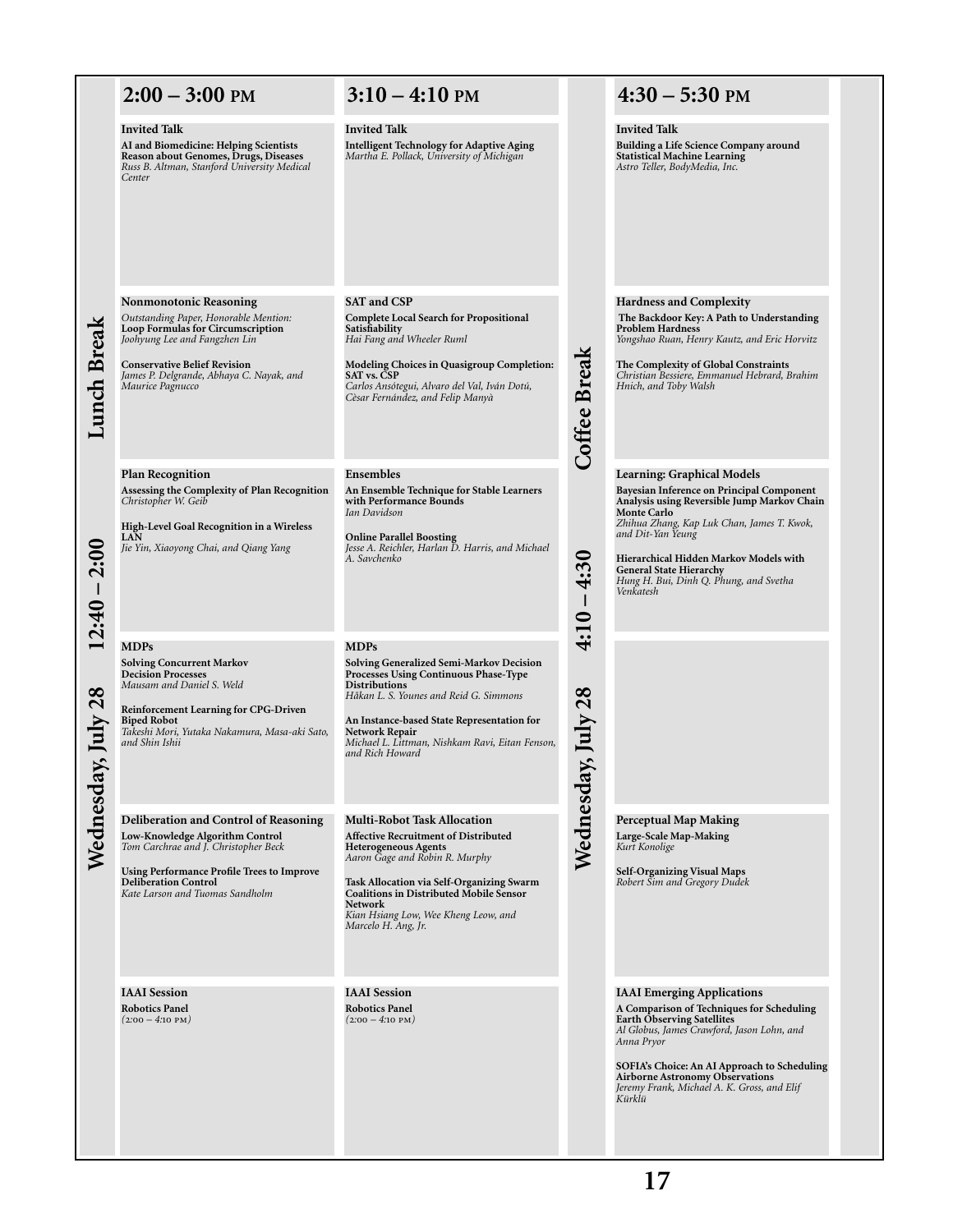| 7/29                                                                               | $9:00 - 10:00$ AM                                                                                                                                                                                                                                                                                                     |                    | $10:30 - 11:30$ AM                                                                                                                                                                                                                                                                                                                                                                      | $11:40 \text{ AM} - 12:40 \text{ PM}$                                                                                                                                                                                                                                                                                                                                                   |
|------------------------------------------------------------------------------------|-----------------------------------------------------------------------------------------------------------------------------------------------------------------------------------------------------------------------------------------------------------------------------------------------------------------------|--------------------|-----------------------------------------------------------------------------------------------------------------------------------------------------------------------------------------------------------------------------------------------------------------------------------------------------------------------------------------------------------------------------------------|-----------------------------------------------------------------------------------------------------------------------------------------------------------------------------------------------------------------------------------------------------------------------------------------------------------------------------------------------------------------------------------------|
| San Jose Ballroom,<br>Marriottt                                                    | <b>Invited Talk</b><br>Applications of Artificial Intelligence to Web<br>Search<br>Peter Norvig, Google                                                                                                                                                                                                               |                    |                                                                                                                                                                                                                                                                                                                                                                                         |                                                                                                                                                                                                                                                                                                                                                                                         |
| San Jose Convention<br>Meeting Room A1,<br>Center                                  | <b>Text Classification</b><br><b>Text Classification by Labeling Words</b><br>Bing Liu, Xiaoli Li, Wee Sun Lee, and Philip S. Yu<br><b>Learning Indexing Patterns from One</b><br>Language for the Benefit of Others<br>Udo Hahn, Kornél Markó, and Stefan Schulz                                                     | Coffee Break       | <b>SAT</b><br><b>Additive versus Multiplicative Clause</b><br><b>Weighting for SAT</b><br>John Thornton, Duc Nghia Pham, Stuart Bain,<br>and Valnir Ferreira Jr.<br>Hiding Satisfying Assignments: Two Are<br>Better than One<br>Dimitris Achlioptas, Haixia Jia, and Cristopher<br>Moore                                                                                               | $Max - SAT$<br>MAX-2-SAT: How Good Is Tabu Search in the<br><b>Worst-Case?</b><br>Monaldo Mastrolilli and Luca Maria Gam-<br>bardella<br><b>Study of Lower Bound Functions for</b><br>MAX-2-SAT<br>Haiou Shen and Hantao Zhang                                                                                                                                                          |
| <b>Meeting Room A2,<br/>San Jose Convention</b><br>Center                          | Scheduling<br>Regrets Only! Online Stochastic Optimization<br>under Time Constraints<br>Russell Bent and Pascal Van Hentenryck<br>An Effective Algorithm for Project Scheduling<br>with Arbitrary Temporal Constraints<br>Tristan B. Smith and John M. Pyle                                                           | 10:30<br>$10:00 -$ | <b>Multiagent Systems</b><br>Performance Bounded Reinforcement<br>Learning in Strategic Interactions<br>Bikramjit Banerjee and Jing Peng<br>Visibility-Based Pursuit-Evasion with Limited<br><b>Field of View</b><br>Brian P. Gerkey, Sebastian Thrun, and Geoff<br>Gordon                                                                                                              | <b>Planning in Nondeterministic Domains</b><br>Forward-Chaining Planning in<br>Nondeterministic Domains<br>Ugur Kuter and Dana Nau<br>Generating Safe Assumption-Based Plans for<br>Partially Observable, Nondeterministic<br>Domains<br>Alexandre Albore and Piergiorgio Bertoli                                                                                                       |
| <b>Jose Convention</b><br>eeting Room A7,<br>Center<br>$\overline{\mathbf{S}}$ and | <b>Recognition and Reconstruction</b><br>Reconstruction of 3D Models from Intensity<br><b>Images and Partial Depth</b><br>Luz A. Torres-Méndez and Gregory Dudek<br>Rapid Object Recognition from<br><b>Discriminative Regions of Interest</b><br>Gerald Fritz, Christin Seifert, Lucas Paletta,<br>and Horst Bischof | $u$ ly 29          | <b>Cognitive Modeling</b><br>On the Integration of Grounding Language<br>and Learning Objects<br>Chen Yu and Dana Ballard<br><b>Comparing Cognitive and Computational</b><br><b>Models of Narrative Structure</b><br>David B. Christian and R. Michael Young                                                                                                                            |                                                                                                                                                                                                                                                                                                                                                                                         |
| San Jose Convention<br>Meeting Room A8,<br>Center                                  | Probabilistic Reasoning/Inference<br>PROBCONS: Probabilistic Consistency-Based<br>Multiple Alignment of Amino Acid Sequences<br>Chuong B. Do, Michael Brudno, and Serafim<br>Batzoglou<br><b>Complexity of Contextual Reasoning</b><br>Floris Roelofsen and Luciano Serafini                                          | Thursday,          | <b>Commonsense Reasoning</b><br>Scaling Up Reasoning about Actions Using<br><b>Relational Database Technology</b><br>Giuseppe De Giacomo and Toni Mancini<br><b>Encoding Probabilistic Causal Model in</b><br><b>Probabilistic Action Language</b><br>Nam Tran and Chitta Baral                                                                                                         | <b>Argumentation and Negotiation</b><br><b>Towards Higher Impact Argumentation</b><br>Anthony Hunter<br><b>Logical Foundations of Negotiation:</b><br>Outcome, Concession, and Adaptation<br>Thomas Meyer, Norman Foo, Rex Kwok, and<br>Dongmo Zhang                                                                                                                                    |
| Meeting Room B2/3,<br>San Jose Convention<br>Center                                | <b>IAAI</b> Emerging Applications<br>Synthetic Adversaries for Urban Combat<br><b>Training</b><br>Robert E. Wray, John E. Laird, Andrew Nuxoll,<br>Devvan Stokes, and Alex Kerfoot<br>Artemis: Integrating Scientific Data on the<br>Grid<br>Rattapoom Tuchinda, Snehal Thakkar, Yolanda<br>Gil, and Ewa Deelman      |                    | <b>IAAI Panel: The Broader Role of</b><br>Artificial Intelligence in Large-Scale<br><b>Scientific Research</b><br>$(10.30 \text{ AM} - 12.40 \text{ PM})$<br>Panel Organizer: Yolanda Gil, USC Information<br>Sciences Institute<br>Panelists: David De Roure, University of<br>Southampton, Steven Meacham, National Sci-<br>ence Foundation, and Joel Saltz, Ohio State<br>University | <b>IAAI Panel: The Broader Role of</b><br>Artificial Intelligence in Large-Scale<br><b>Scientific Research</b><br>$(10.30 \text{ AM} - 12.40 \text{ PM})$<br>Panel Organizer: Yolanda Gil, USC Information<br>Sciences Institute<br>Panelists: David De Roure, University of<br>Southampton, Steven Meacham, National Sci-<br>ence Foundation, and Joel Saltz, Ohio State<br>University |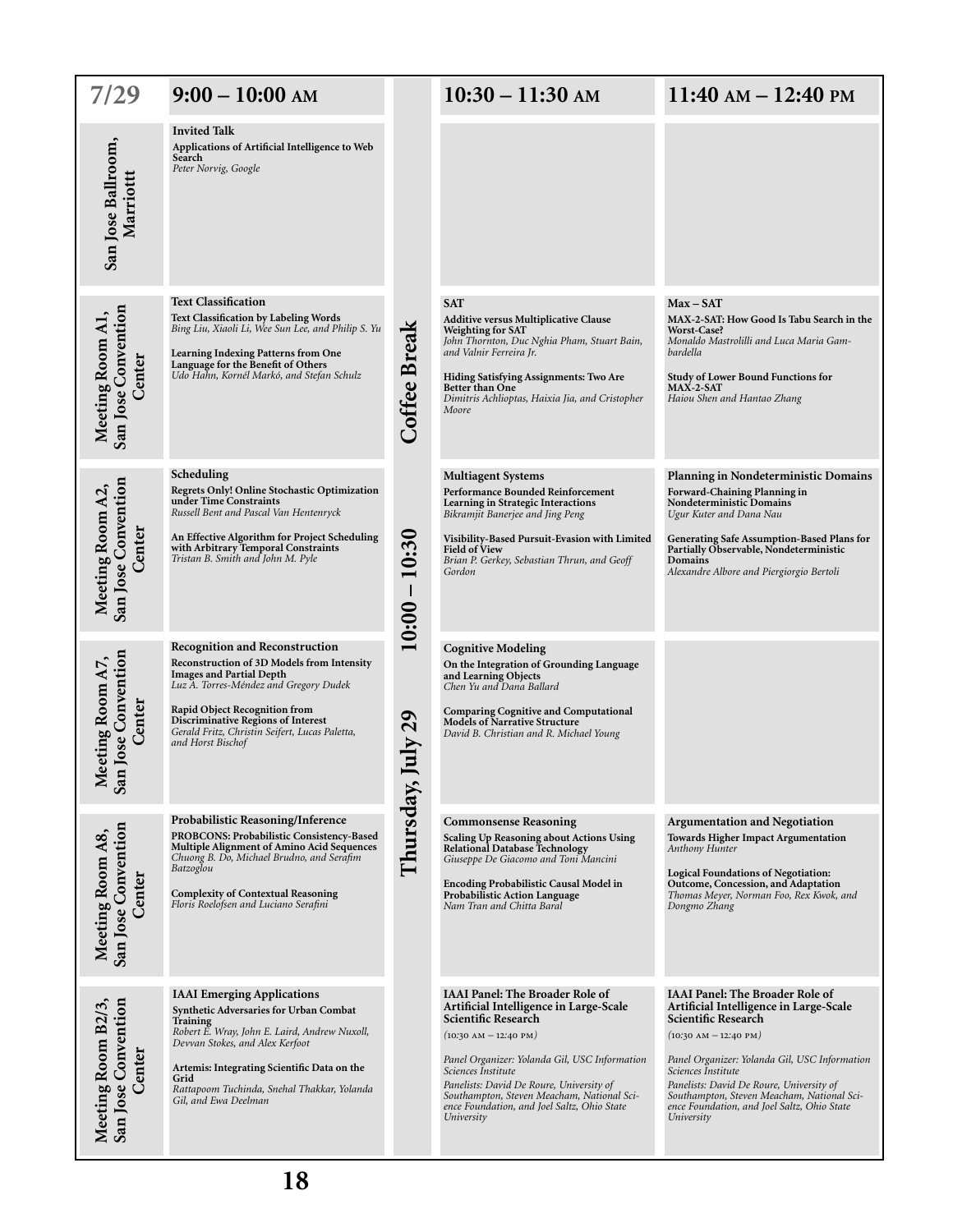|                    | $2:00 - 3:00$ PM                                                                                                                                                                                                                        | $3:10 - 4:10$ PM                                                                                                                                                                                                                                                                                           |               | $4:30 - 5:30$ PM                                                                                                                                                                                                                                                                                                   |  |
|--------------------|-----------------------------------------------------------------------------------------------------------------------------------------------------------------------------------------------------------------------------------------|------------------------------------------------------------------------------------------------------------------------------------------------------------------------------------------------------------------------------------------------------------------------------------------------------------|---------------|--------------------------------------------------------------------------------------------------------------------------------------------------------------------------------------------------------------------------------------------------------------------------------------------------------------------|--|
|                    |                                                                                                                                                                                                                                         |                                                                                                                                                                                                                                                                                                            |               |                                                                                                                                                                                                                                                                                                                    |  |
| <b>Lunch Break</b> | <b>Learning Behaviors</b><br>Learning and Applying Competitive Strategies<br>Esther Lock and Susan L. Epstein<br>Outstanding Paper Award:<br>Learning and Inferring Transportation<br>Routines<br>Lin Liao, Dieter Fox, and Henry Kautz | <b>Economic Models</b><br><b>Computing Shapley Values, Manipulating</b><br>Value Division Schemes, and Checking Core<br>Membership in Multi-Issue Domains<br>Vincent Conitzer and Tuomas Sandholm<br>Using Contracts to Influence the Outcome<br>of a Game<br>Robert McGrew and Yoav Shoham                | Coffee Break  |                                                                                                                                                                                                                                                                                                                    |  |
|                    | <b>Mechanism Design</b><br>Searching for Stable Mechanisms: Automated<br><b>Design for Imperfect Players</b><br>Andrew J. Blumberg and Abhi Shelat                                                                                      | <b>Planning/Temporal Reasoning</b><br>Shortest Path Discovery Problems: A<br>Framework, Algorithms and<br><b>Experimental Results</b><br>Csaba Szepesvári                                                                                                                                                  |               |                                                                                                                                                                                                                                                                                                                    |  |
| 2:00<br>$(2:40 -$  | <b>GROWRANGE: Anytime VCG-Based</b><br>Mechanisms<br>David C. Parkes and Grant Schoenebeck                                                                                                                                              | <b>Identifying Linear Causal Effects</b><br>Jin Tian                                                                                                                                                                                                                                                       | $4:10 - 4:30$ |                                                                                                                                                                                                                                                                                                                    |  |
| nly 29             |                                                                                                                                                                                                                                         |                                                                                                                                                                                                                                                                                                            | $11V$ 29      |                                                                                                                                                                                                                                                                                                                    |  |
|                    |                                                                                                                                                                                                                                         |                                                                                                                                                                                                                                                                                                            |               |                                                                                                                                                                                                                                                                                                                    |  |
| Thursday, J        | Search<br>Space-Efficient Memory-Based Heuristics<br>Rong Zhou and Eric A. Hansen<br><b>Compressing Pattern Databases</b><br>Ariel Felner, Ram Meshulam, Robert C. Holte,<br>and Richard E. Korf                                        | <b>Event Recognition</b><br><b>CASEE: A Hierarchical Event Representation</b><br>for the Analysis of Videos<br>Asaad Hakeem, Yaser Sheikh, and Mubarak Shah<br><b>Repeated Observation Models</b><br>Avi Pfeffer                                                                                           | Thursday, J   |                                                                                                                                                                                                                                                                                                                    |  |
|                    | <b>Emerging Applications</b><br><b>Machine Learning for Adaptive Image</b><br>Interpretation<br>Ilya Levner and Vadim Bulitko<br>CaBMA: Case-Based Project Management<br>Assistant<br>Ke Xu and Héctor Muñoz-Avila                      | <b>IAAI</b> Emerging Applications<br>An Application View of COORDINATORS:<br><b>Coordination Managers for First Responders</b><br>Thomas Wagner, John Phelps, Valerie Guralnik,<br>and Ryan VanRiper<br>The U.S. National Football League Scheduling<br>Problem<br>Bistra N. Dilkina and William S. Havens |               | <b>IAAI</b> Emerging Applications<br><b>Automatic Generation of Artistic Chinese</b><br>Calligraphy<br>Songhua Xu, Francis C.M. Lau,<br>Kwok-Wai Cheung, and Yunhe Pan<br>Detecting and Eliminating the Cascade<br><b>Vulnerability Problem from Multilevel</b><br><b>Security Networks using Soft Constraints</b> |  |
|                    |                                                                                                                                                                                                                                         |                                                                                                                                                                                                                                                                                                            |               | Stefano Bistarelli, Simon N. Foley, and<br>Barry O'Sullivan<br>19                                                                                                                                                                                                                                                  |  |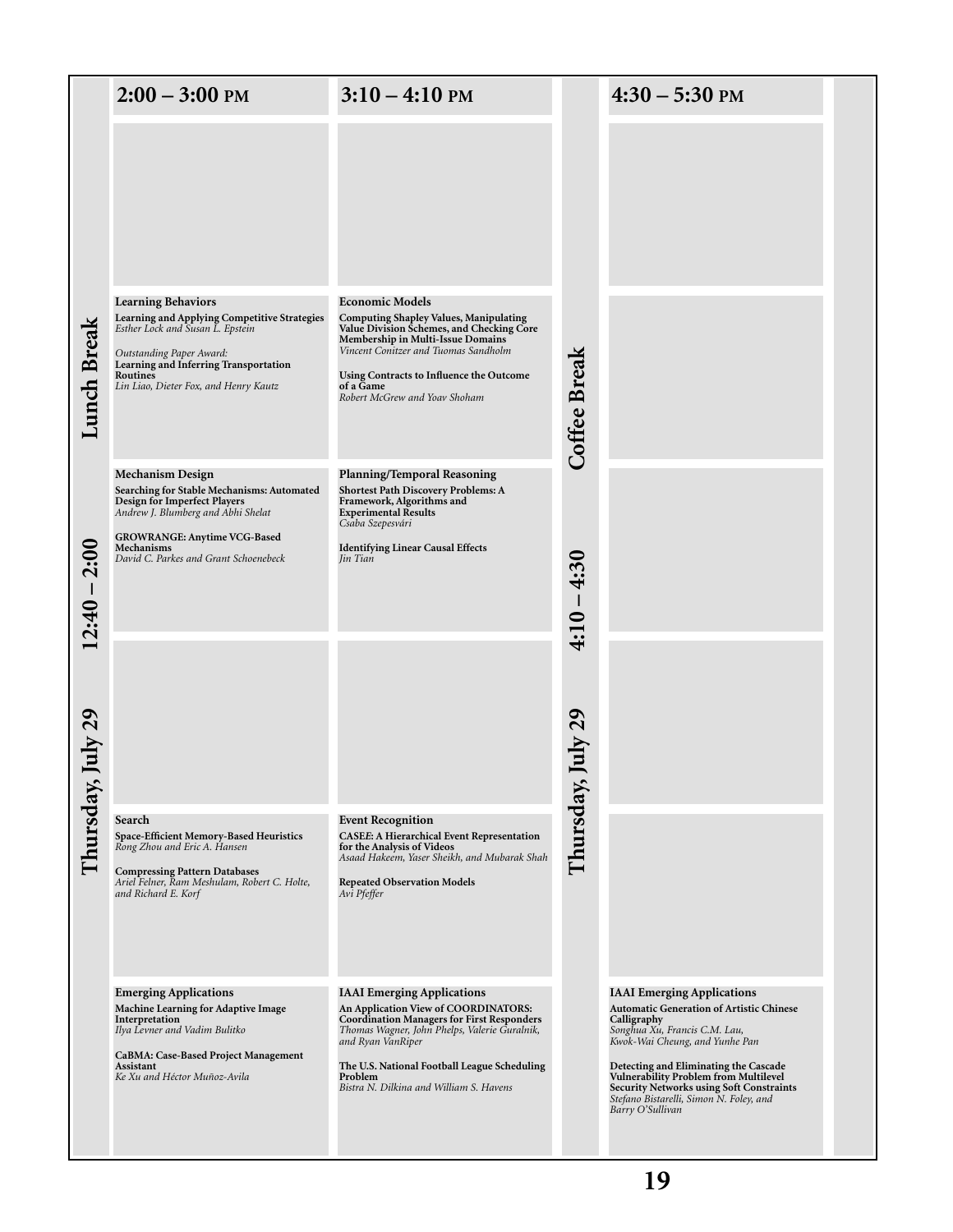The exhibition will be held in Exhibit Hall 1 on the exhibit level of the San Jose McEnery Convention Center, Tuesday, July 27 and Wednesday, July 28. Admittance is restricted to badged conference attendees. Further information regarding access to the Exhibition can be obtained from the Exhibitor Registration Desk.

### **Exhibit Hours**

Tuesday, July 27: 10:00 AM  $-$  6:00 PM Wednesday, July 28: 10:00 AM  $-$  6:00 PM

# **Exhibitors**

- AAAI Press
- Acroname Inc.
- ActivMedia Robotics
- Franz Inc.
- Google
- The Intelligent Information Systems Institute at Cornell University
- The MIT Press
- Morgan Kaufmann Publishers, an imprint of Elsevier
- NASA Ames Research Center
- Springer-Verlag New York, LLC.

### **AAAI Press**

445 Burgess Drive Menlo Park, CA 94025-3442 Tel: 650-328-3123 Fax: 650-321-4457 Email: info@aaai.org *Online Catalog:* www.aaai.org/Publications/Catalog/

Booth  $\#$ 110

### **Acroname Inc.**

4894 Sterling Driove Boulder, CO 80301 Tel: 720-564-0373

Acroname has spent over a decade helping nearly 20,000 customers worldwide in robotics sensing, control, and information. This experience has been incorporated into many of Acroname's in-house products, such as the BrainStem line of intelligent controllers and motion control solutions as well as the Garcia robot. Stop by the Acroname exhibit to see demonstrations of Garcia robots, discuss your robotics needs, and pick up materials outlining the hundreds of robotics solutions offered by Acroname. Acroname can help you accelerate your research with open, inexpensive, proven, and flexible robot platforms.

### Booth #

### **ActivMedia Robotics**

19 Columbia Drive Amherst, NH 603-881-7960

ActivMedia Robots provide autonomous mobile platforms on a variety of scales. Our highly useable ActivMedia Robotics Interface for Applications (ARIA) development API is open-sourced under the GNU license for use with C++. Our Laser Mapping and Navigation software enables our robots to know exactly where they are, and how to get to their destination. Powerful software, reliable, extensible ActivMedia Robotics bases and our integrated accessories are what make ActivMedia Robotics platforms the most-used in robotics R&D today. Come see a demonstration of our new PatrolBot in action!

Booth #

### **Franz Inc.**

555 12th Street, Suite 1450 Oakland, CA 94607 Tel: 510-452-2000 Fax: 510-452-0182

Franz Inc. is the leading vendor of Common Lisp (CL) and Common Lisp Object System (CLOS) development environment — Allegro CL. True to its roots in AI, Franz has released a fast SAX-based XML parser and a CLOSbased Prolog compiler for accessing and reasoning over complex data. Franz also provides a SOAP and WSDL web service API for Lisp applications to access external information and knowledge easily over the web. Along with high-performance direct interfaces to Oracle and MySQL, Allegro CL makes commercial deployment of AI and expert systems easy and practical. Stop by for an entertaining demonstration of software robot—Pandorabots.

Booth  $\#$ 111

### **Google**

1600 Ampitheater Parkway

Mountain View, CA 94043

Google's innovative search technologies connect millions of people around the world with information every day. Founded in 1998 by Stanford Ph.D. students Larry Page and Sergey Brin, Google today is a top web property in all major global markets. Google's targeted advertising program, which is the largest and fastest growing in the industry, provides businesses of all sizes with measurable results, while enhancing the overall web experience for users. Google is headquartered in Silicon Valley with offices throughout North America,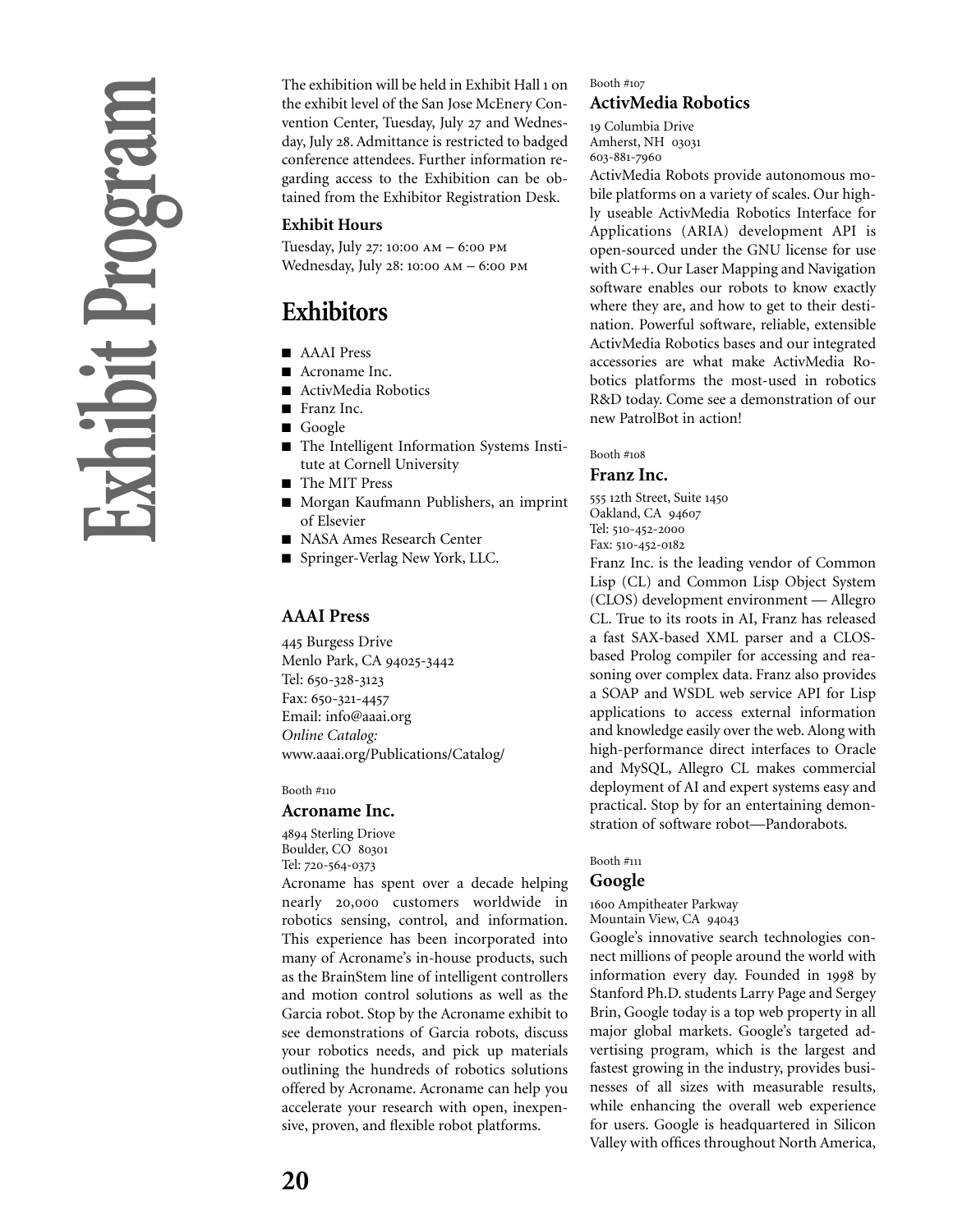Europe, and Asia. For more information on joining the engineering team, visit www. google.com/jobs/eng.html.

### Booth #

### **The Intelligent Information Systems Institute, Cornell University**

4130 Upson Hall Ithaca, NY 14853 607-255-4188

The mandate of the Intelligent Information Systems Institute is threefold: to perform and stimulate research in compute- and data-intensive methods for intelligent decision making systems; to foster collaborations between Cornell researchers, the Institute's sponsors, and the scientific community; and to play a leadership role in the research and dissemination of the core areas of the Institute. The Institute promotes research collaborations with our sponsors and the research community at large. Activities supported by the Institute include research collaborations and projects, visiting scientists, working groups, conferences and workshops, special programs on specific topics and challenge problems, technical reports, and other publications.

# Booth #

### **The MIT Press**

 Cambridge Center Cambridge, MA Tel: 617-258-5764 Fax: 617-253-1709

The MIT Press publishes books and journals in artificial intelligence, robotics and related computer sciences. Please visit our booth to receive a 20% discount on our newest and classic titles including: Baum / *What Is Thought?,* Dorigo / *Ant Colony Optimization* and Siegwart / I*ntroduction to Autonomous Mobile Robots.* Please visit the MIT Press website at http://mitpress.mit.edu

Booth # **Morgan Kaufmann**

*An imprint of Elsevier* 360 Park Avenue South New York, NY Tel: 212-633-3733 Fax: 212-633-3112

Morgan Kaufmann, an imprint of Elsevier, began publishing its prestigious list of AI publications 20 years ago this year. New titles this year include three major text references: Brachman & Levesque: *Knowledge Representation and Reasoning;* Hoos & Stützle: *Stochastic Local Search Foundations and Applications;* and Ghallab, Nau & Traverso: *Automated Planning: Theory and Practice*

### Booth #

### **NASA Ames Research Center**

NASA Computational Sciences Division Mail Stop 269-1 Moffett Field CA 94035 650-604-5000 The Computational Sciences Division at

NASA's Ames Research Center performs mission-driven research in computer science and information technology. Areas of focus include autonomous systems and robotics; intelligent system health management; dependable software systems; and collaborative and assistant systems. Please visit the division's web site at http://compsci.arc.nasa.gov for the latest information on the wide range of research projects currently underway.

### Booth #

### **Springer-Verlag New York, LLC.**

333 Meadowlands Parkway Secaucus, NJ 07094 1-800-777-4643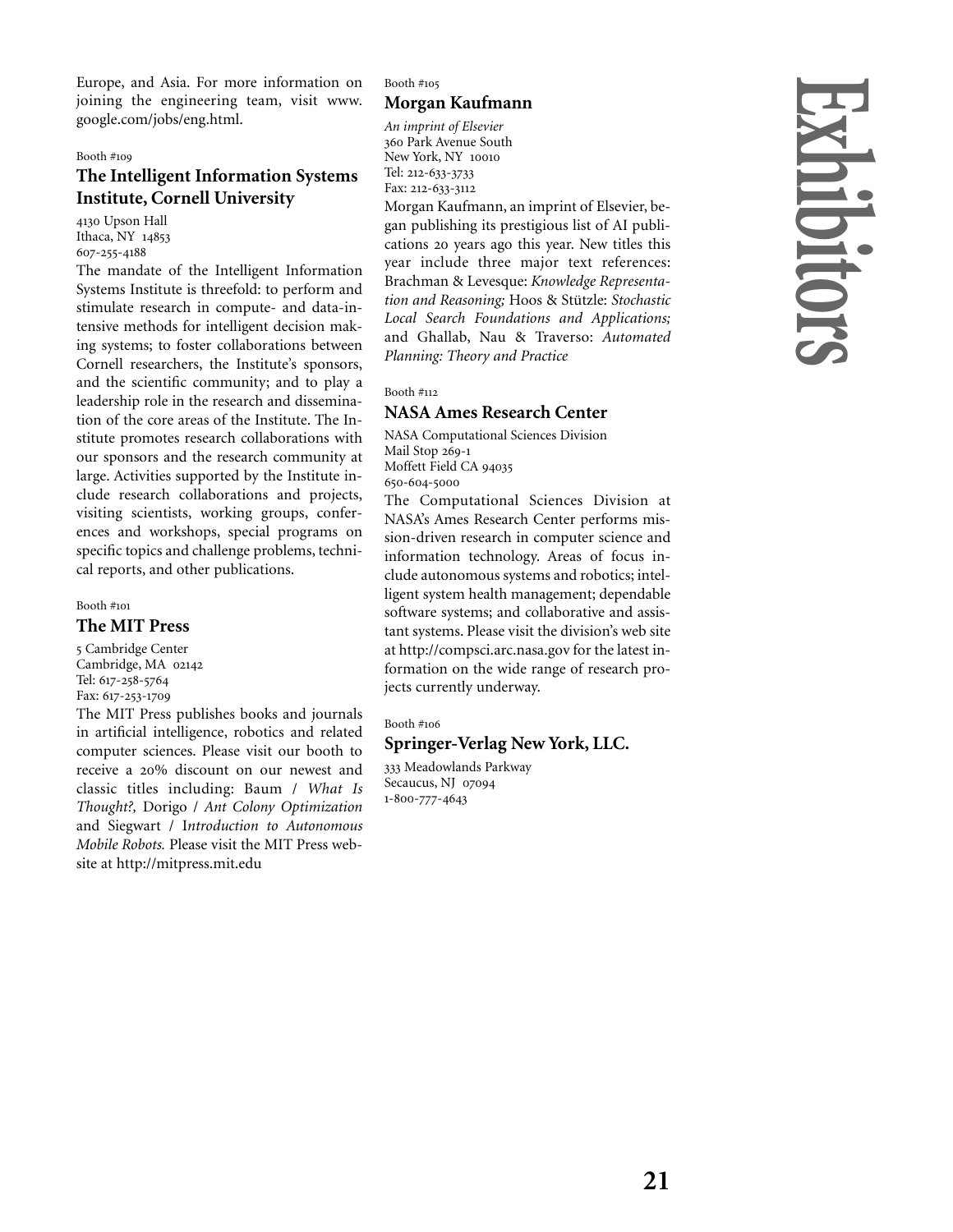The Intelligent Systems Demonstrations will be held in Exhibit Hall 1 of the San Jose McEnery Convention Center and will be open to registered conference attendees during exhibit hours. Continuing advances in AI research are making it possible to develop intelligent systems in a wide range of application areas. The AAAI-04 Intelligent Systems Demonstrations program showcases state-of-the-art AI implementations and provides AI researchers with an opportunity to show applications of their research in action. The program is intended to highlight innovative contributions to the science of AI with an emphasis on the benefits to be gained from developing and using implemented systems in AI research. System builders will be on hand to present their work, and audience interaction with the systems is encouraged as much as possible. Demonstrations are scheduled throughout the AAAI Exhibition.

### Table #

### **Agent-Based Modeling with Social Networks for Terrorist Recruitment**

Teresa Ko and Nina Berry, *Sandia National Labs*

Seldon combines concepts from agent-based modeling and social network analysis to create a computation model of social dynamics for terrorist recruitment. The underlying recruitment model is based on a unique hybrid agent-based architecture that contains simple agents (individuals) and abstract agents (conceptual entities) where the interactions of the agents are defined through the multiple social networks that form and dissipate according to an individual's actions.

### Table #

### **The Autonomous Sciencecraft Experiment Onboard the EO-1 Spacecraft**

Daniel Tran, Steve Chien, Rob Sherwood, Rebecca Castano, Benjamin Cichy, Ashley Davies, and Gregg Rabideau, *Jet Propulsion Laboratory, California Institute of Technology*

The Autonomous Sciencecraft Experiment (ASE), currently flying onboard the *Earth Observing-1* (EO-) spacecraft, integrates several autonomy software technologies enabling autonomous science analysis and mission planning. The demonstration will consist of two sections: a real-time display of an ASE-commanded ground contact from EO-, and a simulation of the full ASE science-response scenario.

### Table #

### **CAMEO: Modeling Human Activity in Formal Meeting Situations**

Paul E. Rybski and Brett Browning, *Carnegie Mellon University*

CAMEO is an omnidirectional camera system designed to explore the research issues involved in understanding the activities and interactions of people in meeting settings. CAMEO monitors the positions of people in a meeting, acknowledges specific people it has been trained to recognize, and attempts to classify their activities.

### Table #

### **Centibots: Very Large Scale Distributed Robotic Teams**

Charlie Ortiz, Kurt Konolige, Regis Vincent, Benoit Morisset, Andrew Agno, Michael Eriksen, *SRI International;* Dieter Fox, Benson Limketkai, Jonathon Ko, Benjamin Steward, Dirk Schulz, *University of Washington*

We will demonstrate Centibots, our distributed robotic team, in a coordinated deployment to explore and map an unknown area, to exhaustively search the area for an object of interest, and to guard the found object.

### Table #

### **CMRadar: A Personal Assistant Agent for Calendar Management**

Pragnesh Jay Modi, Manuela Veloso, Stephen F. Smith, Jean Oh, *Carnegie Mellon University*

Software agents that automate tasks such as calendar management promise to increase human productivity. CMRadar is a calendar management system in which distributed agents, each serving a different user, can negotiate to effectively schedule meetings. Our demo consists of a graphical depiction of the distributed negotiation algorithm that underlies CMRadar.

### Table #

### **Domain-Independent Reason-Enhanced Controller for Task-Oriented Systems – DIRECTOR**

Darsana P. Josyula, Michael L. Anderson and Don Perlis, *University of Maryland*

An agent may control different devices by translating user requests to device instructions, tracking the effect of the instructions and detecting any perturbations. We discuss the architecture for such a perturbation-tolerant agent that can interface users with different devices. The agent has been implemented by modeling its beliefs, desires, intentions, expectations and achievements.

### Table #

### **Engineering Open Multi-Agent Systems as Electronic Institutions**

M. Esteva, D. de la Cruz, B. Rosell, J. Ll. Arcos, J. A., Rodríguez-Aguilar, and G. Cuní, *Artificial Intelligence Research Institute (IIIA), Spain*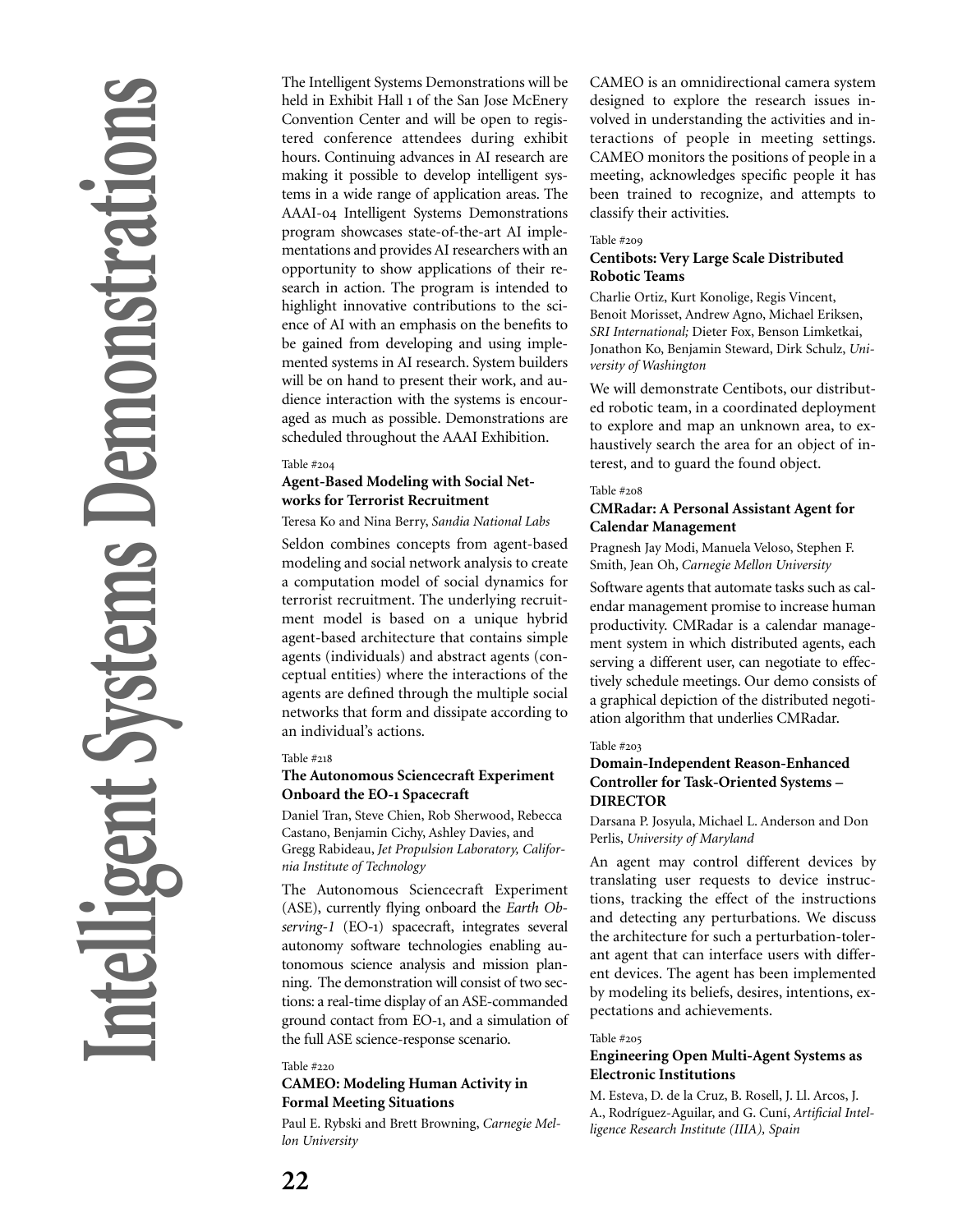# **Intelligent Systems Demonstrations Schedule**

# **Tuesday, July 27**

# **Wednesday, July 28**

| 10:00 AM<br>Online Semantic Extraction by Backpropagation Neural<br>Network with Various Syntactic Structure Representa-<br>tions.                                                      | Table $\#214$ | 10:00 AM<br>Responsive Information Architect: A Context-Sensitive<br>Multimedia Conversation Framework for Information<br>Seeking                                                           | Table $\#221$               |
|-----------------------------------------------------------------------------------------------------------------------------------------------------------------------------------------|---------------|---------------------------------------------------------------------------------------------------------------------------------------------------------------------------------------------|-----------------------------|
| Intelligent Agents for Coalition Search and Rescue Task<br>Support                                                                                                                      | Table #217    | The Secure Wireless Agent Testbed (SWAT) Table #210                                                                                                                                         |                             |
| 11:00 AM<br>Centibots: Very Large Scale Distributed Robotic Teams                                                                                                                       | Table #209    | 11:00 AM<br>WordNet::Similarity—Measuring the Relatedness of<br>Concepts                                                                                                                    | Table #211                  |
| 12:00 PM<br>iBundler: An Agent-Based Decision Support Service for                                                                                                                       |               | PRECISE on ATIS: Semantic Tractability and Experi-<br>mental Results<br>12:00 PM                                                                                                            | Table #219                  |
| Combinatorial Negotiations<br>SenseClusters-Finding Clusters that Represent Word                                                                                                        | Table #216    | SCoT: A Spoken Conversational Tutor                                                                                                                                                         | Table $# 207$               |
| Senses                                                                                                                                                                                  | Table #212    | SEM-Ether: Semantic Web based Pervasive Computing<br>Framework-Integrating Web, Devices and People                                                                                          |                             |
| Engineering Open Multi-Agent Systems as Electronic<br>Institutions                                                                                                                      | Table #205    | Mobile Emergency Triage Support System                                                                                                                                                      | Table $#215$<br>Table #202  |
| 1:00 PM<br>Agent-Based Modeling with Social Networks for Terror-<br>ist Recruitment                                                                                                     | Table #204    | 1:00 PM<br>Visual Odometry Using Commodity Optical Flow                                                                                                                                     |                             |
| Multi-Agent System Development: Design, Runtime,<br>and Analysis                                                                                                                        | Table # 206   | A Robotic Model of Human Reference Resolution                                                                                                                                               | Table #213<br>Table #201    |
| CAMEO: Modeling Human Activity in Formal Meeting<br>Situations                                                                                                                          | Table #220    | Agent-Based Modeling with Social Networks for Terror-<br>ist Recruitment                                                                                                                    | Table #204                  |
| 2:00 PM<br>CMRadar: A Personal Assistant Agent for Calendar<br>Management                                                                                                               | Table #208    | 2:00 PM<br>CMRadar: A Personal Assistant Agent for Calendar<br>Management                                                                                                                   | Table #208                  |
| Domain-Independent Reason-Enhanced Controller for<br>Task-ORiented systems - DIRECTOR                                                                                                   | Table $\#203$ | Domain-Independent Reason-Enhanced Controller for<br>Task-ORiented systems-DIRECTOR                                                                                                         | Table $\#203$               |
| The Autonomous Sciencecraft Experiment Onboard the<br>EO-1 Spacecraft                                                                                                                   | Table $\#218$ | The Autonomous Sciencecraft Experiment Onboard the<br>EO-1 Spacecraft                                                                                                                       | Table # 218                 |
| 3:00 PM<br>Mobile Emergency Triage Support System                                                                                                                                       |               | 3:00 PM                                                                                                                                                                                     |                             |
|                                                                                                                                                                                         | Table $\#202$ | iBundler: An Agent-Based Decision Support Service for<br>Combinatorial Negotiations                                                                                                         | Table #216                  |
| Visual Odometry Using Commodity Optical Flow                                                                                                                                            | Table $\#213$ | Multi-Agent System Development: Design, Runtime,<br>and Analysis                                                                                                                            | Table #206                  |
| A Robotic Model of Human Reference Resolution                                                                                                                                           | Table #201    | CAMEO: Modeling Human Activity in Formal Meeting<br>Situations                                                                                                                              | Table #220                  |
| 4:00 PM<br>PRECISE on ATIS: Semantic Tractability and Experi-<br>mental Results                                                                                                         | Table $#219$  | 4:00 PM<br>Centibots: Very Large Scale Distributed Robotic Teams                                                                                                                            | Table #209                  |
| SCoT: A Spoken Conversational Tutor                                                                                                                                                     | Table #207    | SenseClusters-Finding Clusters that Represent Word                                                                                                                                          |                             |
| SEM-Ether: Semantic Web Based Pervasive Computing<br>Framework - Integrating Web, Devices and People                                                                                    | Table $#215$  | Senses<br>Engineering Open Multi-Agent Systems as Electronic<br>Institutions                                                                                                                | Table #212<br>Table $\#205$ |
| 5:00 PM<br>Responsive Information Architect: A Context-Sensitive<br>Multimedia Conversation Framework for Information<br>Seeking<br>The Secure Wireless Agent Testbed (SWAT) Table #210 | Table #221    | 5:00 PM<br>Online Semantic Extraction by Backpropagation Neural<br>Network with Various Syntactic Structure Representa-<br>tions<br>Intelligent Agents for Coalition Search and Rescue Task | Table $#214$                |
| WordNet::Similarity-Measuring the Relatedness of<br>Concepts                                                                                                                            | Table $\#211$ | Support                                                                                                                                                                                     | Table $\#217$               |
|                                                                                                                                                                                         |               |                                                                                                                                                                                             |                             |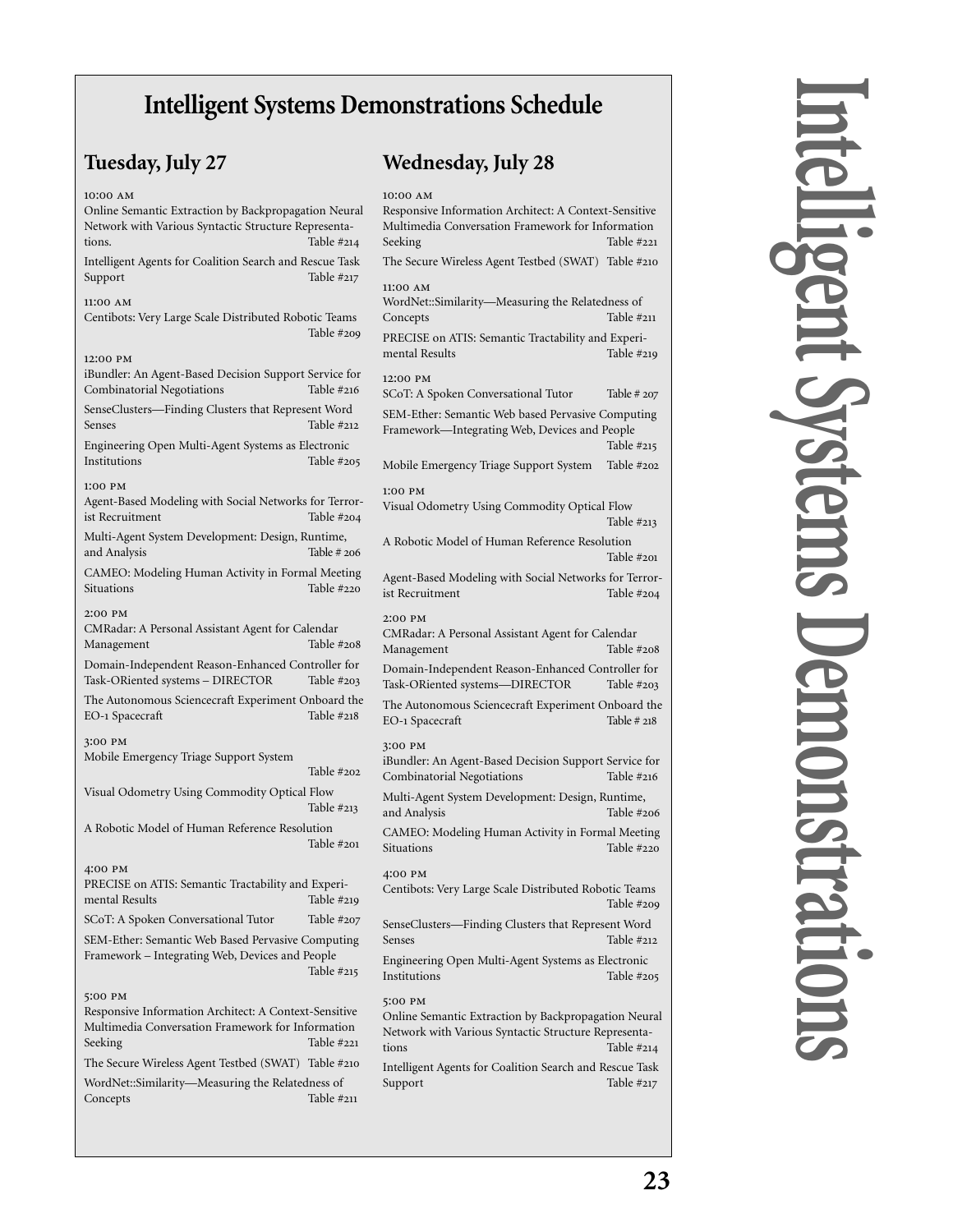We focus on the engineering of open multiagent systems as electronic institutions. Electronic institutions are a formalism to define the rules that structure agent interactions, establishing what agents are permitted and forbidden to do. We present a set of tools that support the specification, analysis and execution of institutions, as well as the implementation of agents. Our methodology allows for a successive refinement approach to multiagent systems engineering.

### Table #

### **iBundler: An Agent-Based Decision Support Service for Combinatorial Negotiations**

Andrea Giovannucci and Juan Antonio Rodríguez-Aguilar, *IIIA-CSIC Campus UAB, Bellaterra, Spain;* Jesús Cerquides, *Universitat de Barcelona;* A. Reyes and F. X. Noria, *Intelligent Software Components, S.A.*

We will demonstrate the use of iBundler, an agent-aware decision support service acting as a combinatorial negotiation solver (solving the winner determination problem) for both multi-item, multi-unit negotiations and auctions. The demonstration GUI will show a negotiation involving three providing agents and one buyer agent. The main goal for the buyer agent will be to buy the necessary parts to manufacture 200 cars.

### Table #

### **Intelligent Agents for Coalition Search and Rescue Task Support**

Austin Tate, Jeff Dalton, Clauirton de Siebra, and Stuart Aitken, *AIAI, University of Edinburgh, UK;* Jeffrey M. Bradshaw and Andrzej Uszok, *IHMC, Pensacola, FL*

The Coalition Search and Rescue Task Support (CoSAR-TS) demonstration showcases intelligent agents and artificial intelligence planning and plan execution systems working over a computational grid in which different policies govern who can do what. The agents use semantic web services to dynamically discover medical information and to find local rescue resources.

### Table #

### **Mobile Emergency Triage Support System**

Wojtek Michalowski, *University of Ottawa;* Roman Slowinski and Szymon Wilk, *Poznan University of Technology, Poland*

The Mobile Emergency Triage (MET) system is a clinical decision support system for emergency triage of different types of acute pain presentations. It uses clinical knowledge in form of decision rules acquired from data. MET interacts with a hospital information system, runs on handheld computers and op-

erates in weak-connectivity conditions. The system facilitates structured data collection, thus it can be used as an electronic patient's chart, and it supports triage directly at the point of care.

### Table #

### **Multi-Agent System Development: Design, Runtime, and Analysis**

K. S. Barber, J. Ahn, K. Fullam, T. Graser, N. Gujral, D. C. Han, D. N. Lam, R. McKay, J. Park, and M. Vanzin, *The University of Texas at Austin*

This demonstration addresses the entire development process for multiagent systems; illustrating tools for the initial design of the agent system, the capabilities encoded in the individual agents (including novel work in belief revision, agent organizations, and action selection), and analysis tools that enhance developer comprehension of the behavior of the system.

### Table #

### **Online Semantic Extraction by Backpropagation Neural Network with Various Syntactic Structure Representations**

### Heidi H. T. Yeung, *City University of Hong Kong*

The goal of this research project is to develop a hybrid architecture that can extract semantic information from English sentences. This is an online intelligent system built on top of high automation and interaction with Java Server Page (JSP) and Macromedia Flash MX. By training a robust 3-layer back propagation neural network with numerical syntactic structure representation, the expected thematic frame roles are classified faithfully.

### Table #

### **PRECISE on ATIS: Semantic Tractability and Experimental Results**

Ana-Maria Popescu, Alex Armanasu, Oren Etzioni, David Ko, Alexander Yates, *University of Washington*

The Precise system is a natural language interface to databases that uses a set of database-independent semantic constraints and a modern statistical parser to help answer user queries. Our AAAI demonstration shows Precise in action on the ATIS travel domain, where it outperforms many domain-dependent systems.

### Table #

### **Responsive Information Architect: A Context-Sensitive Multimedia Conversation Framework for Information Seeking**

Michelle Zhou, Keith Houck, Rosario Uceda-Sosa, Shimei Pan, Min Chen, Vikram Aggarwal, and James Shaw, *IBM T. J. Watson Research Center*

RealHunter is an automatically generated multimedia conversation system that under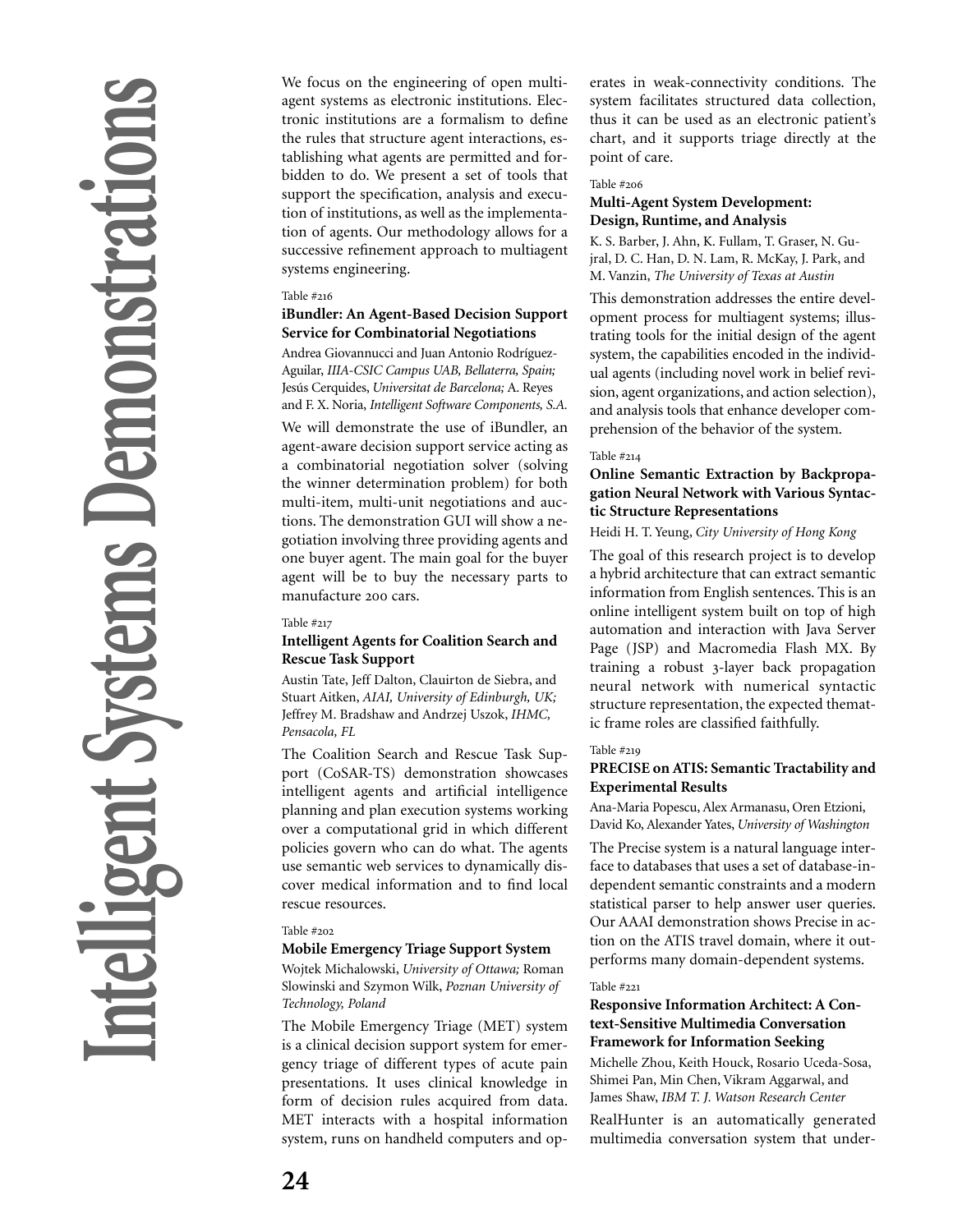stands imprecise natural language input and generates customized context-sensitive graphics and speech output. By guiding users navigating a large and complex information space intelligently based their preferences and underlying data, this real-estate application helps users search for residential properties efficiently.

### Table #

### **A Robotic Model of Human Reference Resolution**

Matthias Scheutz, Virgil Andronache, and Kathleen Eberhard, *University of Notre Dame*

Evidence from psychology suggests that humans resolve reference incrementally in the presence of constraining visual context without the need for the explicit construction of parse trees. We present an embodied distributed real-time system that demonstrates various interactions of auditory, visual, and semantic processing components hypothesized to underlie human processes.

### Table #

### **SCoT: a Spoken Conversational Tutor**

Karl Schultz, Brady Clark, Heather Pon-Barry, Elizabeth Owen Bratt, and Stanley Peters, *Stanford University*

SCoT is a Spoken Conversational Tutor implemented to investigate the advantages of natural language in tutoring. SCoT combines a generic dialogue architecture, a set of natural language tools, and a set of tutorial rules to conduct a reflective dialogue with a student about a problem they have worked on.

### Table #

### **The Secure Wireless Agent Testbed (SWAT)**

G. Anderson, A. Burnheimer, V. Cicirello, D. Dorsey, S. Garcia, M. Kam, J. Kopena, K. Malfettone, A. Mroczkowski, G. Naik, M. Peysakhov, W.Regli, J. Shaffer, E. Sultanik, K. Tsang, L. Urbano, K. Usbeck, and J. Warren, *Drexel University*

We will demonstrate the Secure Wireless Agent Testbed (SWAT), a unique facility developed at Drexel University to study integration, networking and information assurance for next-generation wireless mobile agent systems. SWAT is an implemented system that fully integrates:  $(i)$  mobile agents,  $(i)$  wireless ad hoc multi-hop networks, and  $(3)$  security.

### Table #

### **SEM-Ether: Semantic Web Based Pervasive Computing Framework—Integrating Web, Devices and People**

Sushil Puradkar, Sachin Singh, Chintan Patel, Kartik Vishwanath, Rahul Gupta, and Yugyung Lee, *University of Missouri – Kansas City*

SeMEther is a pervasive computing framework which harnesses the power of Semantic Web and service-oriented architecture, over which effective and intelligent pervasive environments can be built. This demo aims to show how simple pervasive services like Buddy service, Music service can be built on this framework.

### Table #

### **SenseClusters—Finding Clusters that Represent Word Senses**

Amruta Purandare, University of Minnesota, Duluth and Ted Pedersen, *University of Minnesota, Duluth*

SenseClusters is free software that clusters units of text that are contextually similar. It supports the identification of lexical features from large corpora, the use of first and second order context representations, dimensionality reduction via SVD, and both agglomerative and partitional clustering. It also allows for the evaluation of discovered clusters.

### Table #

### **Visual Odometry Using Commodity Optical Flow**

Jason Campbell and Rahul Sukthankar *Intel Research and CMU Robotics Institute;* Illah Nourbakhsh, *CMU Robotics Institute and NASA Ames Research Center*

We demonstrate a mobile robot visual odometry system based on open source optical-flow software and consumer grade hardware. We also illustrate the effect of various vision system design parameters on odometric performance.

### Table #

### **WordNet::Similarity—Measuring the Relatedness of Concepts**

Ted Pedersen, *University of Minnesota, Duluth,* Siddharth Patwardhan, *University of Utah,* and Jason Michelizzi, *University of Minnesota, Duluth*

WordNet::Similarity is free software that measures the semantic similarity or relatedness between a pair of concepts. It provides nine measures, all of which are based on the lexical database WordNet. These are implemented as Perl modules which input two concepts, and return a numeric value that represents their similarity or relatedness.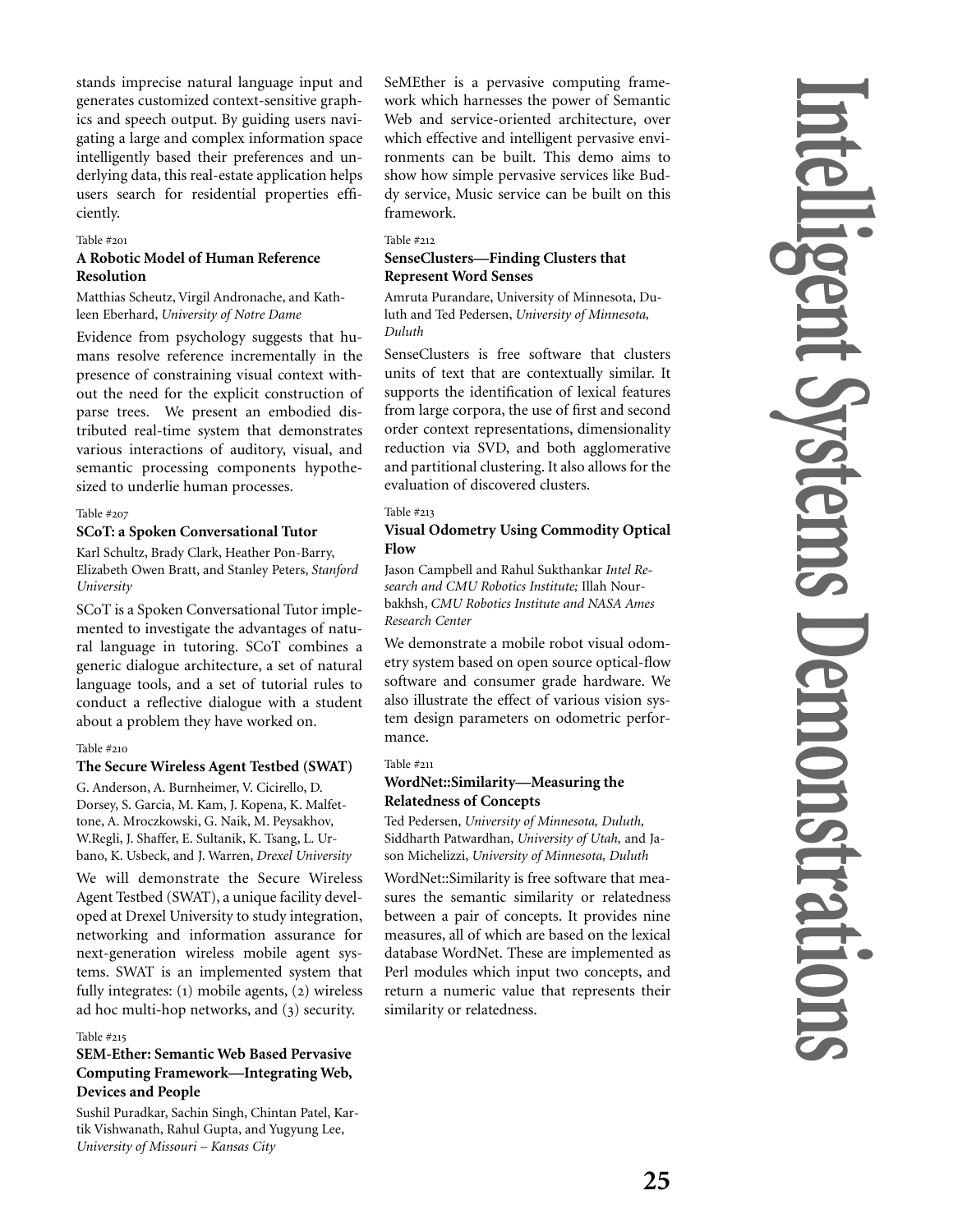The Thirteenth Robot Competition and Exhibition will be held in Exhibit Hall 1 of the San Jose Convention Center, and will be open to registered conference attendees during exhibit hours. The Competition brings together more than 15 teams from universities, colleges, and research laboratories to compete and to demonstrate cutting edge, state of the art research in robotics and artificial intelligence.

# **The Robot Challenge**

In short, the robot is supposed to attend the conference. A breakdown of the tasks includes: starting at the entrance to the conference center and finding the registration desk, registering for the conference, performing volunteer duties as required, interacting with conference attendees, and finally reporting at a prescribed time to a conference hall to give a talk. Some robots will be doing a portion of this challenge.

# **The Rescue Robot Competition**

The objective of this contest is to give participants the opportunity to work in a domain of critical practical importance. Robots must enter a simulated fallen structure, find human victims, and direct human rescuers to the victims. The rules for this event provide for fully autonomous robots, teleoperated robots, and sliding autonomy. The event is being developed in close coordination with experienced rescue professionals. This event will use the joint AAAI/RoboCup Robot Rescue rules.

# **Open Interaction Task**

In addition to the above two events, there will be a third event involving human-robot interaction. This event will take the place of the Robot Host event in past years and will probably involve interacting with conference attendees to achieve a particular task in an unstructured environment.

# **The Robot Exhibition**

The mission of the Robot Exhibition is to demonstrate state of the art research in a less structured environment than the competition events. The exhibition gives researchers an opportunity to showcase current robotics and embodied-AI research that does not fit into the other competition events.

# **Workshop**

The robot events culminate with a workshop where participants describe the research behind their entries.

### **General Cochairs:**

Bill Smart, *Washington University in St. Louis* Sheila Tejada, *University of New Orleans*

**Advisor and Past Cochair:** Bruce Maxwell, *Swarthmore College*

**Challenge Chair:**

Ashley Stroupe, *Jet Propulsion Laboratory*

### **Exhibition Chair:**

Magda Bugajska, *Naval Research Lab*

**Open Interaction Event Chair:** Bruce A. Maxwell, *Swarthmore College*

### **Robot Rescue Cochairs:**

Jenn Casper, *American Standard Robotics* Adam Jacoff, *NIST*

### **Mobile Robot Workshop Chair:**

Frederick Crabbe, *U.S. Naval Academy*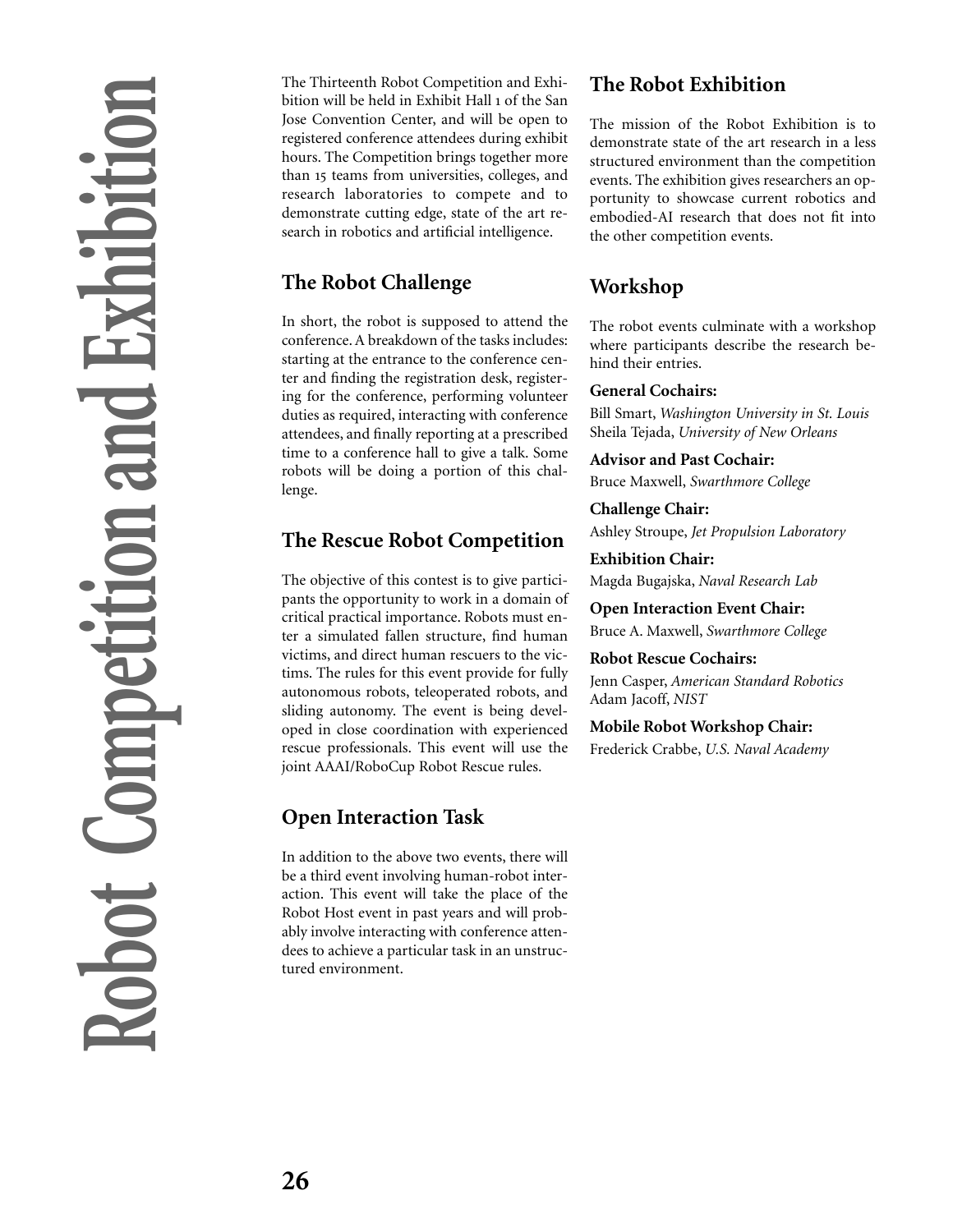# **Robot Teams**

### **Team: Academic Autonomy**

Swarthmore College *Contact:* Bruce Maxwell *Event:* Rescue Robot Competition

### **Team: ALCOR/DIA**

Universitá di Roma *Contact:* Andrea Carbone *Event:* Rescue Robot Competition

### **Team: B-Dog**

University of New Orleans *Contact:* Sheila Tejada *Event:* Open Interaction Task

### **Team: Blue Swarm 3**

Utah State University *Contact:* Dan Stormont *Event:* Rescue Robot Competition

### **Team: CMBalance**

Carnegie Mellon University *Contact:* Paul E. Rybski *Event:* Exhibition

### **Team: GRACE and GEORGE**

CMU, NRL, Swarthmore *Contact:* Alan Schultz *Event:* Open Interaction Task

### **Team: INEEL**

INEEL *Contact:* David Bruemmer *Event:* Rescue Robot Competition

### **Team: Keystone Rescue**

University of Manitoba *Contact:* Jacky Baltes *Event:* Rescue Robot Competition

### **Team: MITRE MITRE**

*Contact:* Dave Smith *Event:* Rescue Robot Competition

### **Team: MU Mites**

University of Missouri-Columbia *Contact:* Marge Skubic *Events:* Open Interaction Task & Exhibition

### **Team: ND**

University of Notre Dame *Contact:* Matthias Scheutz *Events:* Open Interaction Task & Exhibition

### **Team: Scrambled Eggs**

Institute for Educational Advancement/PARC *Contact:* Mark Yim *Event:* Rescue Robot Competition

# **Team: Stony Brook Robot Design**

**Team** Stony Brook University *Contact:* Diana David *Events:* Open Interaction Task & Exhibition

### **Team: Team H.E.R.**

Human Emulation Robotics, LLC *Contact:* David Hanson *Events:* Challenge & Exhibition

### **Team: The Scarabs**

*Contact:* Michael Randall *Event:* Rescue Robot Competition

### **Team: UNO Robotics Team**

University of New Orleans *Contact:* Sheila Tejada *Event:* Rescue Robot Competition

### **Team: Washington University**

Washington University in St. Louis *Contact:* Bill Smart *Event(s):* Challenge & Exhibition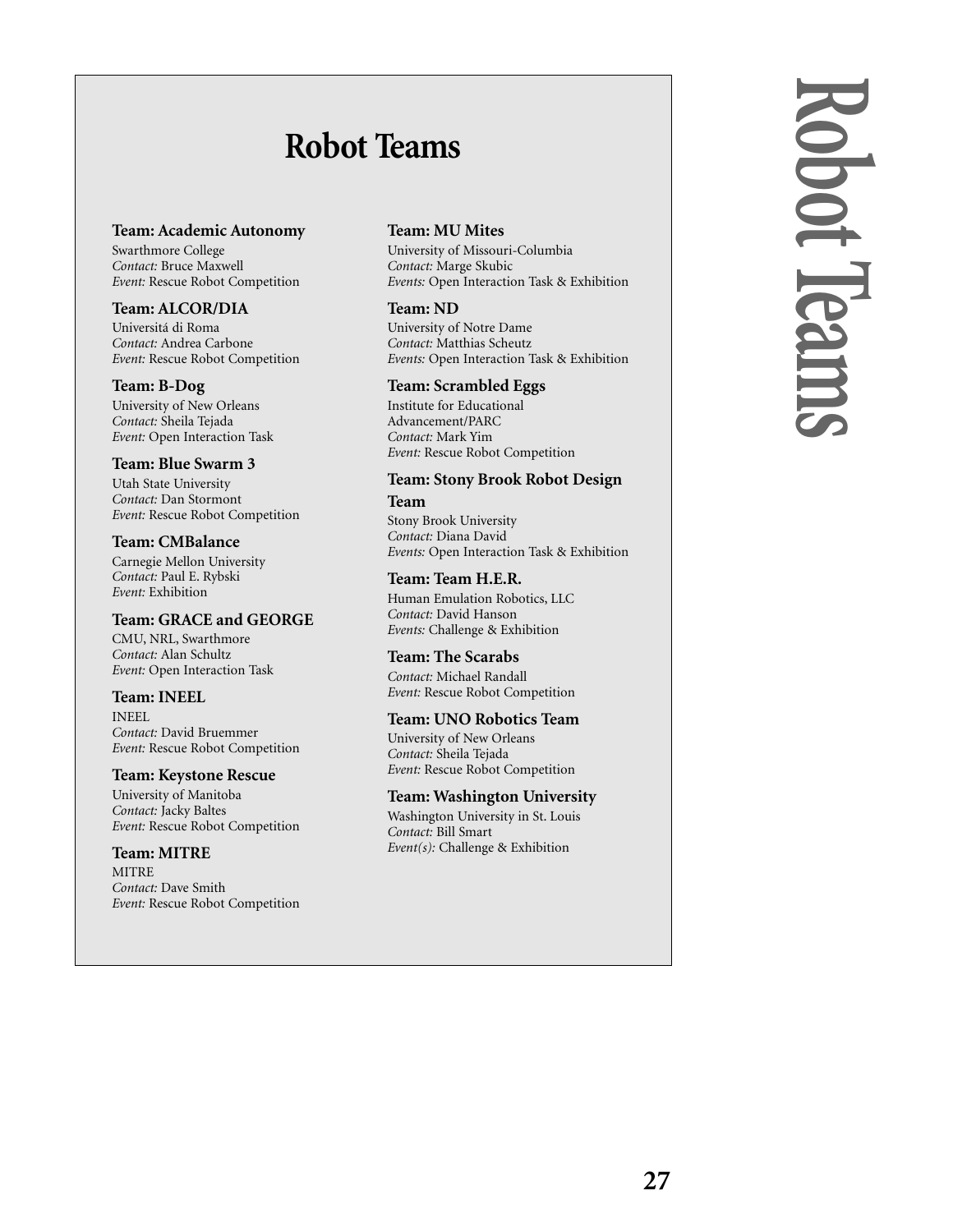# **National Conference on Educational Robotics**

- ❐ **Botball Tournament**
- ❐ **Collegiate Botball Challenge**
- ❐ **Robotics Showcase**

Each year teachers and students from middle school, high school and college gather with robotics professionals from across the country for the annual National Conference on Educational Robotics (NCER). Hosted by KISS Institute for Practical Robotics, this year's National Conference on Educational Robotics is held in conjunction with AAAI-04. All registered AAAI-04 participants are invited to attend the National Botball Tournament, the Collegiate Botball Challenge, the Robotics Showcase and all breakout sessions for no additional cost!

A Highlight of the National Conference on Educational Robotics includes the National Botball Tournament for middle- and high-school students, as well as the Collegiate Botball Challenge. Any middle- or high-school team who competed in one of the thirteen regional Botball programs is eligible to participate in the National Botball Tournament.

In addition to the Collegiate Botball Challenge and the National Botball Tournament, the National Conference on Educational Robotics features student and teacher presentations during breakout sessions designed to cover topics from curriculum integration to technical aspects of robotics. An evening robotics showcase will highlight demos and posters. Students and teachers are also given the opportunity to hear about current robotics research conducted by nationally recognized speakers from organizations such as NASA, the Naval Research Laboratory, and various universities.

Botball is an educational outreach program designed to engage students in learning the practical applications of science, technology, engineering and math through robot building and programming. In Botball, teams of students create autonomous mobile robots to play in a non-destructive tournament. You can find out more about Botball at the Botball website: www.botball.org.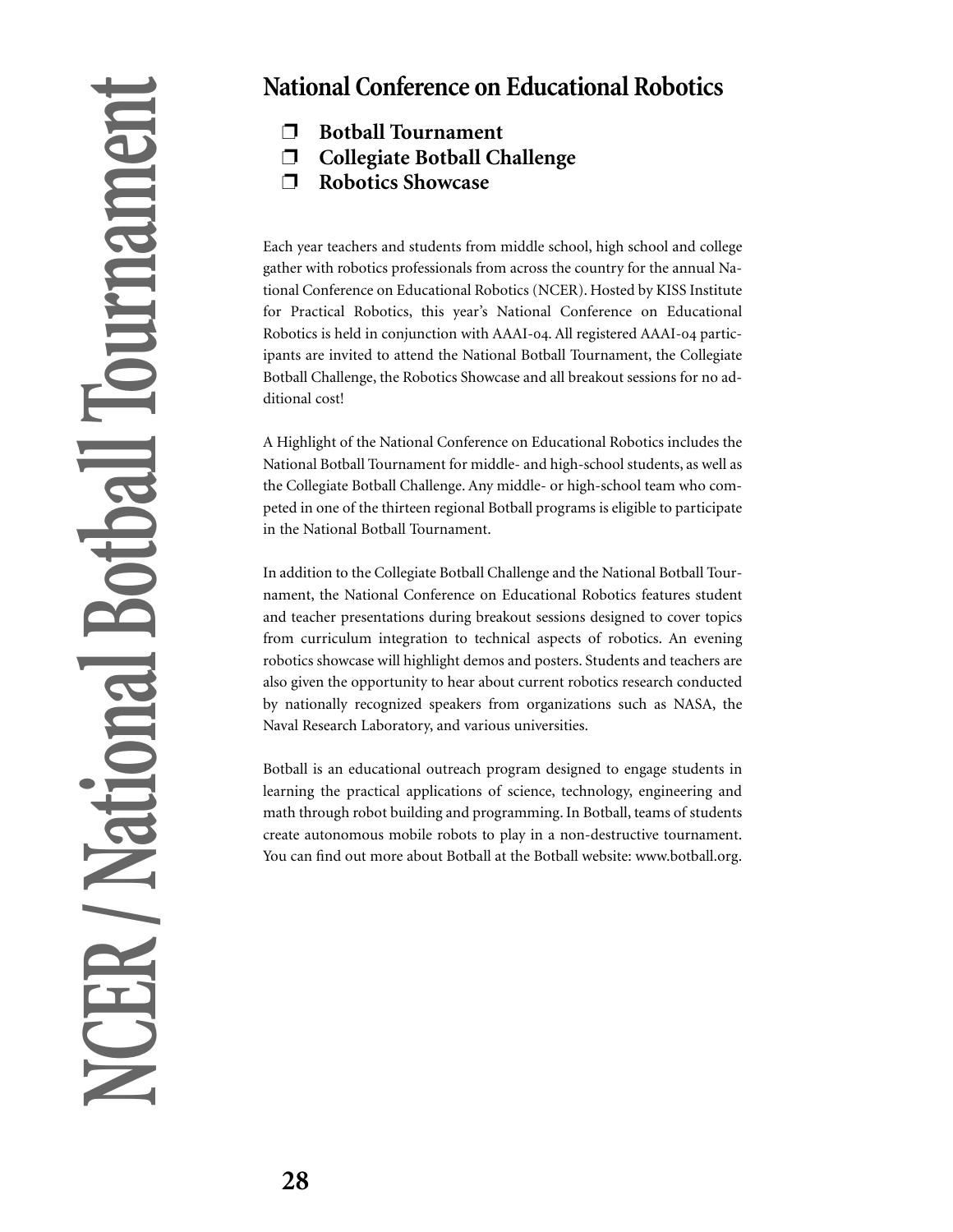# **Registration**

Conference registration is located on the exhibit level of the San Jose Convention Center, beginning Sunday, July 25. Registration hours are:

| Sunday, July 25    | 7:30 AM $-$ 6:00 PM  |
|--------------------|----------------------|
| Monday, July 26    | 7:30 AM $-$ 6:00 PM  |
| Tuesday, July 27   | $8:00 AM - 5:30 PM$  |
| Wednesday, July 28 | $8:00 AM - 5:30 PM$  |
| Thursday, July 29  | $8:30 AM - 12:00 PM$ |

Only checks drawn on U.S. banks, VISA, MasterCard, American Express, government purchase orders, traveler's checks, and U.S. currency will be accepted. We cannot accept foreign currency or checks drawn on foreign banks.

### **Registration Fees**

The AAAI-04 / IAAI-04 technical program registration fee includes admission to the technical sessions, the Exhibition, the Student Abstract and Poster Session, the Workshop Program (by invitation only), the Opening Reception, and the  $AAAI-<sub>04</sub> / IAAI-<sub>04</sub>$  conference proceedings and CD. Students must present proof of full-time student status to qualify for the student rate. Onsite technical program fees are as follows:

| <b>Technical Registration Fees</b> |       |                   |       |  |  |  |
|------------------------------------|-------|-------------------|-------|--|--|--|
| Regular Member                     | \$695 | Regular Nonmember | \$850 |  |  |  |
| Student Member                     | \$235 | Student Nonmember | \$315 |  |  |  |

### **AAAI Platinum Fees**

|                           |       | (Includes one year new or renewal membership in AAAI) |       |
|---------------------------|-------|-------------------------------------------------------|-------|
| Regular U.S./Canada \$790 |       | Regular International                                 | \$830 |
| Student U.S./Canada       | \$270 | Student International                                 | \$310 |

# **Tutorial Forum**

Includes admittance to up to four consecutive tutorials and the accompanying Tutorial Forum Notes.

Regular \$100 Student \$25

### **Workshop Program**

Workshop registration is limited to those active participants determined by the organizer prior to the conference. All workshop participants must register for the AAAI-04 technical program.

### **Exhibition**

Admission to the exhibition hall programs is included in the  $AAAI-<sub>04</sub> / IAAI-<sub>04</sub>$  technical registration fee. For individuals interested in admittance to the exhibit hall only, an exhibits only registration is available. Exhibit hall programs include vendor exhibits, the Intelligent Systems Demonstrations, the Botball Tournament, and the Robot Competition and Exhibition.

All passes are good for Tuesday and Wednesday, July 27-28

Exhibits Only Adult \$10.00 Exhibits Only Students  $(12-18)$  \$5.00 Children (under 12) Free *(Children must be accompanied by an adult conference registrant)*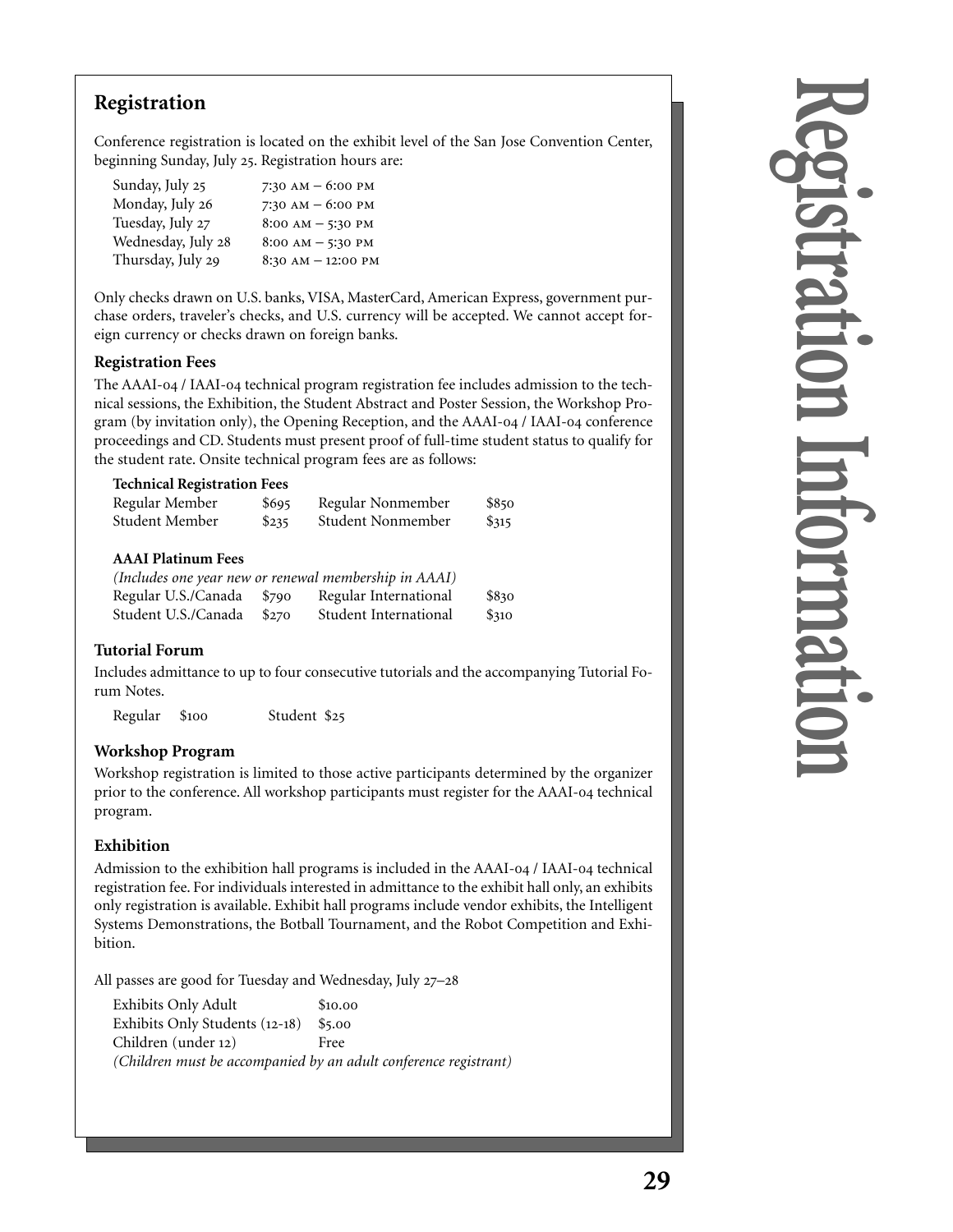# **Admission**

Each conference attendee will receive a name badge upon registration. This badge is required for admittance to the technical, tutorial, exhibit, IAAI, and workshop programs. Workshop attendees will also be checked off a master registration list at individual rooms. Tutorial attendees must present syllabi tickets to receive syllabi volumes, and attendance tickets for admittance to the tutorial rooms. Smoking, drinking, and eating are not allowed in any of the technical, tutorial, workshop, or IAAI sessions.

# **Baggage Holding**

There is no baggage holding area at the San Jose Convention Center. Please check your luggage with the bellman at your hotel after you have checked out. Neither AAAI, the San Jose Convention Center, the San Jose Marriott, nor San Jose State University accept liability for the loss or theft of any suitcase, briefcase, or other personal belongings brought to the site of AAAI-04 / IAAI-04.

# **Banking**

An ATM machine is located on the Ballroom Concourse on the exhibit level of the San Jose McEnery Convention Center.

*Wells Fargo*

121 Park Center Plaza, San Jose CA 95113 408-998-3699

*Bank of America*

125 S. Market Street, San Jose CA 95113 408-983-0588

# **Business Centers**

The following business centers are available in the area:

*Visitor Information & Business Center* Main lobby, San Carlos entrance San Jose McEnery Convention Center

*San Jose Marriott Business Center*

Second floor Open 24 hours based on need

*Kinko's*

 East San Carlos Street 408-295-4336

# **Career Information**

A bulletin board for job opportunities in the artificial intelligence industry will be made available in the registration area, on the exhibit level of the San Jose Convention Center. Attendees are welcome to post job descriptions of openings at their company or institution.

# **Child Care Service**

For information about childcare services, please contact Sitter's Unlimited at 408-452-. (This information is provided for your convenience and does not represent an endorsement of this agency by AAAI. Responsibility for all childcare arrangements must be assumed by the parents.)

# **Coffee Breaks**

Coffee will be served in the meeting room foyer on the exhibit level of the San Jose McEnery Convention Center, Sunday, July 25 and Monday, July 26, at  $10:30 - 11:00$  AM and  $3:30 - 4:00$ PM. Coffee will also be served in the Willow Glen foyer of the San Jose Marriott during these times.

Coffee will be served only in the San Jose Ballroom Foyer of the San Jose Marriott on Tuesday, July 27, 10:00  $AM - 10:30 AM$ . Coffee will be served in the meeting room foyer on the exhibit level of the San Jose Convention Center Tuesday, July  $27, 4:10 - 4:30$  PM, and Wednesday and Thursday, July  $28 - 29$ ,  $10:00 10:30$  AM and  $4:10 - 4:30$  PM.

Corner Market Kitchen, located on the first floor of the San Jose Marriott is open 6:00 AM – 10:00 PM daily. A Starbucks is also located in the San Jose McEnery Convention Center near the Almaden entrance.

# **Handicapped Facilities**

The San Jose Convention Center and the San Jose Marriott are both equipped with handicapped facilities.

# **Housing**

For information regarding hotel reservations, please contact hotels directly. For student housing, please contact San Jose State University at 408-924-7502.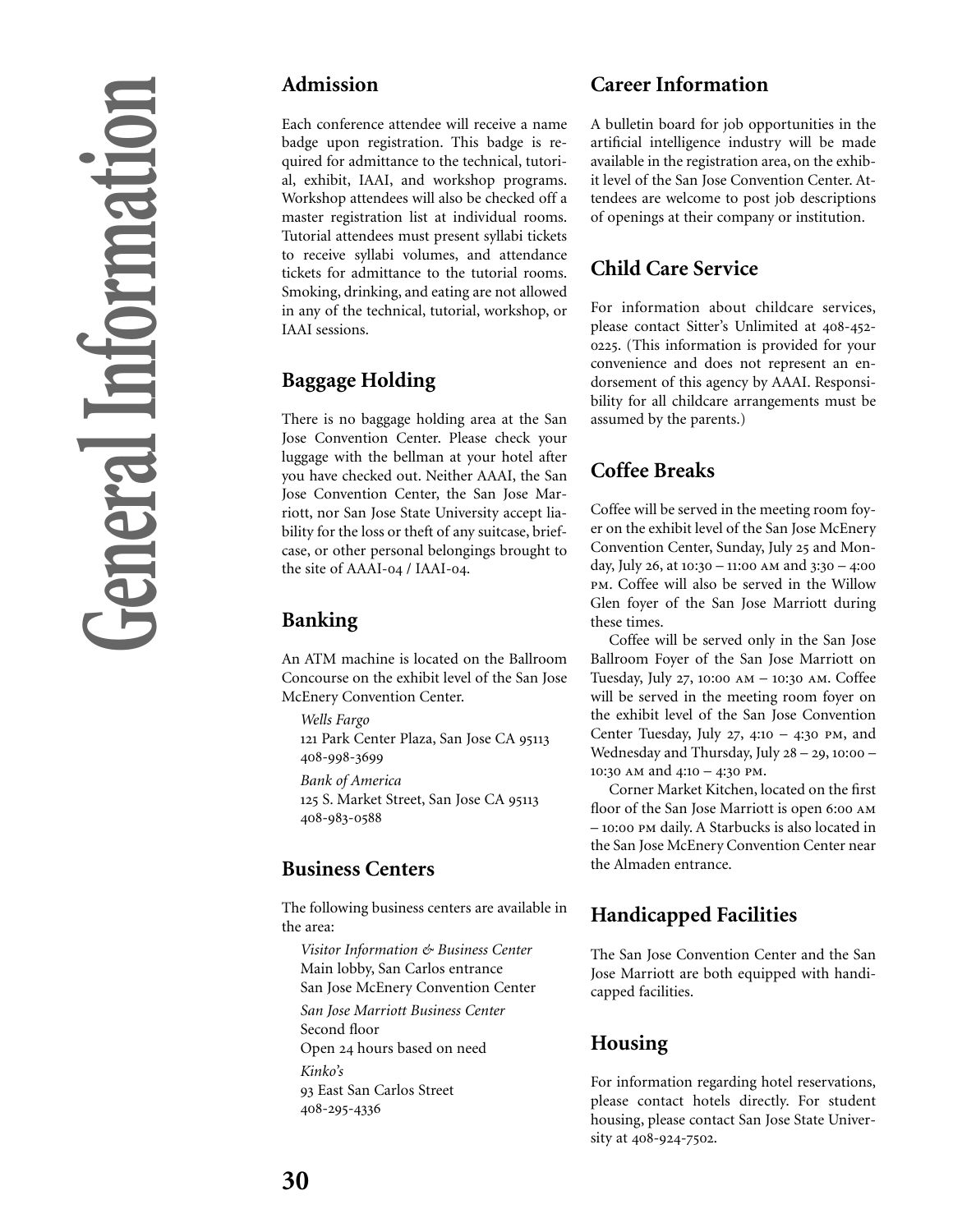# **Information/Messages/Robot Receptionist**

Please visit the information/message desk in the registration area. This year, you might be assisted by either GRACE or GEORGE, the joint entries of Carnegie Mellon University, the Naval Research Lab, and Swarthmore College in the Open Interaction Task of the Robot Competition. A volunteer will also be on hand (in onsite registration) to receive and post messages. The telephone number for leaving messages only is 408-271-6000. Paging attendees is not possible.

# **Internet Room & Access**

AAAI will provide internet access in Meeting Room B1 of the San Jose Convention Center. The internet room will be open Sunday, July 25 – Thursday, July 29 during registration hours. As a courtesy, please limit your access time to minutes if others are waiting to use the service. Wireless access is also available in the exhibit hall.

# **List of Attendees**

A list of preregistered attendees of the conference will be available for review at the AAAI Desk in the registration area. Attendee lists will not be distributed.

# **Parking**

Parking is available at the San Jose McEnery Convention Center for \$10.00 per day, Monday-Friday, 6:00 AM  $-$  7:00 PM, and \$4.00 per day, Saturday and Sunday,  $7:00$  AM  $-7:00$  PM. Access to the garage is at 408 Almaden Boulevard between San Carlos Street and Balbach Street, or on Market Street between San Carlos Street and Viola Avenue. Extensive parking is available throughout downtown San Jose. For more information on parking , public transportation, and the DASH shuttle, visit www.sjdowntownparking.com.

# **Press**

All members of the media are requested to register in the Press Room, Meeting Room B4. Press badges will only be issued to individuals with approved credentials. The Press Room will be open during the following hours.

| Monday, July 26    | $8:00 AM - 5:00 PM$  |
|--------------------|----------------------|
| Tuesday, July 27   | $8:00 AM - 5:00 PM$  |
| Wednesday, July 28 | $8:00 AM - 5:00 PM$  |
| Thursday, July 29  | $8:30 AM - 12:00 PM$ |

On Sunday, July 25, press members should register in onsite registration.

# **Printed Materials**

Display tables for the distribution of promotional and informational materials of interest to conference attendees will be located in the registration area on the exhibit level of the San Jose Convention Center.

# **Proceedings / CD**

Each technical registrant will receive two tickets with the registration materials for one copy of the conference proceedings and one copy of the conference CD. Tickets can be redeemed at the proceedings distribution center, located in Meeting Room D on the exhibit level of the San Jose Convention Center during registration hours. All tickets must be redeemed onsite by Thursday, July 29 at 11:00 AM. AAAI cannot mail proceedings or CDs to registrants after the conference.

# **Shipping**

*United Parcel Service* Post Street 408-920-0280 *United States Postal Service* 200 South Third Street, San Jose, CA 95112 See also Visitor information & Business Center.